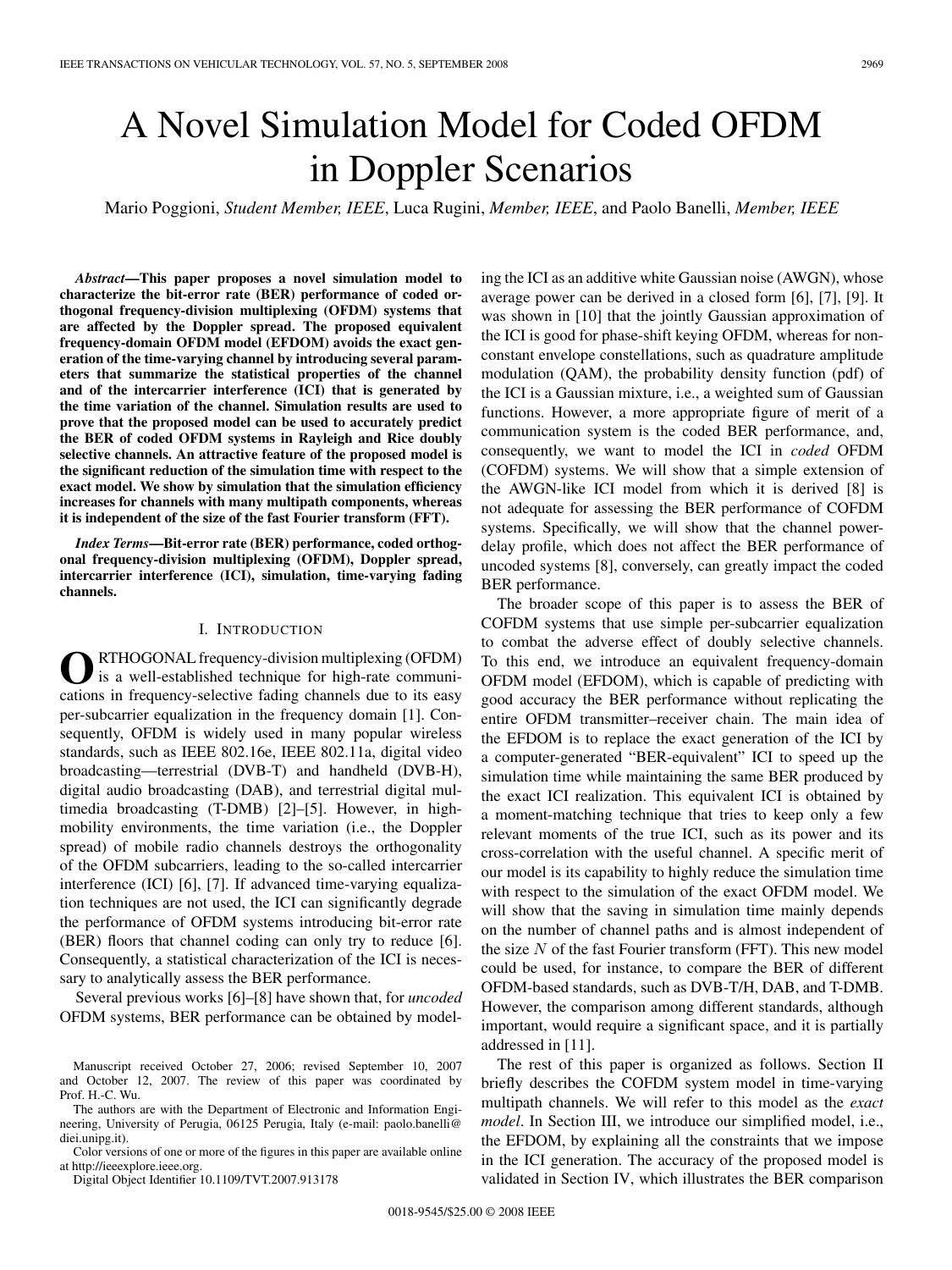between the exact and simplified models in many scenarios. Section V shows the simulation time saving due to the use of the EFDOM, and Section VI concludes this paper.

*Notation:* Bold uppercase (lowercase) letters denote matrices (column vectors); the superscripts  $*, T$ , and H denote the conjugation, the transpose, and the Hermitian transpose, respectively, whereas  $\|\cdot\|^2$  and ⊗ denote the Frobenius norm and the Kronecker product, respectively. We use  $[X]_{i,j}$  to denote the  $(i, j)$ th entry of the matrix **X**;  $[\mathbf{X}]_i$  ( $[\mathbf{x}]_i$ ) denotes the *i*th row (element) of the matrix **X** (vector **x**);  $\mathbf{I}_K$  and  $\mathbf{1}_K$  denote the identity matrix and the all-ones column vector of size  $K$ , respectively, whereas  $\mathbf{0}_{M \times N}$  is the  $M \times N$  matrix with all the elements equal to zero. Diag(**a**) is a diagonal matrix with the entries of **a** on the diagonal, whereas  $diag(A)$  is the column vector containing the main diagonal of **A**. E[·] is used to denote the statistical expectation, while  $\mathbf{R}_{\mathbf{x}\mathbf{y}} = E[\mathbf{x}\mathbf{y}^H]$  represents the cross-correlation, and  $\mathbf{C_{xy}} = \mathbf{R_{xy}} - E[\mathbf{x}]E[\mathbf{y}^H]$  the crosscovariance, between  $x$  and  $y$ . Last,  $\lceil \cdot \rceil$  indicates the integer ceiling function, whereas  $a \mod N$  stands for the remainder of the division of  $a$  by  $N$ .

# II. EXACT SYSTEM MODEL

We describe in this section a well-established OFDM system characterization, in time-varying channels, which we refer to as the *exact* system model.

## *A. Channel Model*

According to the COST 207 standard [12], the continuous channel  $h_c(t, \tau)$  is modeled as a frequency-selective timevarying fading channel, which is assumed to be wide-sense stationary with uncorrelated scattering (WSSUS) [13]. The discrete-time complex-valued channel is obtained by sampling the continuous channel, as expressed by

$$
h_l[k] = h_c(kT_S, lT_S), \quad l = 0, \dots, L - 1 \tag{1}
$$

where  $h_l[k]$  represents the time evolution of the *l*th tap,  $L =$  $\lceil \tau_{MAX}/T_S \rceil + 1$  is the number of channel taps,  $T_S$  is the sampling period,  $\tau_{MAX}$  is the maximum excess delay, and  ${P_l = E[|h_l[k]|^2] = \sigma_l^2 + |m_l|^2, l = 0, \ldots, L-1}$  represents the power-delay profile of the WSSUS channel, where  $\sigma_l^2$  is the variance, and  $m_l$  is the mean value of the *l*th tap. The COST 207 standard encompasses four multipath channels, i.e., the typical urban, the bad urban (BU), the hilly terrain, and the rural area (RA), where each path is modeled as a random process with Rayleigh statistics, except for the first path of the RA, which is characterized by a Rice envelope. The line-of-sight path in the RA has a deterministic value that is added to the first nonlineof-sight path of the channel. Each path is characterized by the autocorrelation  $R((n-k)T_S) = E[h_c^*(kT_S)h_c(nT_S)] =$  $|m_l|^2 + \sigma_l^2 J_0(2\pi f_D(n-k)T_S)$ , where  $J_0(\tau)$  is the zero-order Bessel function of the first kind, and  $f_D$  is the maximum Doppler frequency, which leads to the widely used Jakes' Doppler spectrum [14]. The taps are independent, and the time variation of the taps is obtained by the sum-of-sinusoids method described in [14]. We will focus on two scenarios—the BU for Rayleigh channels and the RA for Rice channels. It is worth noting that the former has a much longer power-delay profile (10  $\mu$ s) than the latter (0.7  $\mu$ s).

## *B. OFDM System Model*

We consider the classical OFDM system with cyclic prefix (CP) and no interblock interference because we consider a CP length  $L_{\text{CP}} \geq L - 1$  [15]. The received signal, after CP removal and FFT processing, can be written, with a notation that is similar to [15], as follows:

$$
\mathbf{y}(n) = \mathbf{H}(n)\mathbf{x}(n) + \mathbf{w}(n). \tag{2}
$$

In (2),  $\mathbf{x}(n)$  is the frequency-domain transmitted vector, and  $\mathbf{H}(n) = \mathbf{F}\tilde{\mathbf{H}}(n)\mathbf{F}^H$  is the frequency-domain channel matrix, where  $\mathbf{H}(n)$  is the corresponding matrix in the time domain, whereas  $\bf{F}$  is the unitary FFT matrix of size  $N$ . Thus, the noise  $\mathbf{w}(n) = \mathbf{F}\tilde{\mathbf{w}}(n)$  in the frequency domain has the same statistics of the AWGN noise  $\tilde{\mathbf{w}}(n)$  in the time domain.

In time-invariant channels, i.e., when  $f_D = 0$ , the matrix  $H(n) = H$  is circulant, as expressed by  $[\tilde{H}]_{i,j} =$  $h_{(i-j) \text{ mod } N} [i + nN_T]$ , where  $N_T = N + L_{\text{CP}}$ . Thus,  $\mathbf{H}(n) =$ **H** is diagonal [15], [16] with entries corresponding **th** is diagonal [15], [16] with entries corresponding<br>to the channel frequency response  $\mathbf{h} = \sqrt{N}\mathbf{F}[h_0, \dots]$  $[h_{L-1}, \mathbf{0}_{1 \times (N-L)}]^T$ , which leads to the low-complexity persubcarrier equalization that characterizes OFDM systems. However, if the channel is time varying,  $H(n)$  is no longer diagonal, and some ICI is introduced. To express the impact of ICI when simple time-invariant per-subcarrier (i.e., diagonal) equalizers are employed, it is helpful to express the time-variant channel matrices as follows:

$$
\tilde{\mathbf{H}}(n) = \tilde{\mathbf{H}}_U(n) + \tilde{\mathbf{H}}_I(n)
$$
  
\n
$$
\mathbf{H}(n) = \mathbf{H}_U(n) + \mathbf{H}_I(n)
$$
\n(3)

where the relations  $\mathbf{H}_U(n) = \mathbf{F}\tilde{\mathbf{H}}_U(n)\mathbf{F}^H$  and  $\mathbf{H}_i(n) =$  $\mathbf{F}\tilde{\mathbf{H}}_i(n)\mathbf{F}^H$  link the frequency-domain with the timedomain channel matrices. In (3),  $\mathbf{H}_U(n)$  represents the useful part of the time-domain channel matrix and is a circulant matrix whose elements are obtained by the time average of the channel in the nth OFDM block, which is expressed by  $\overline{\mathbf{h}}_T(n) = N^{-1} \sum_{i=L_{\text{CP}}+1}^{N_T} \mathbf{h}_T(i+nN_T),$ where  $\mathbf{h}_T(i + nN_T) = [h_0(i + nN_T), \dots, h_{L-1}(i + nN_T)]$  $[0, \ldots, 0]^T$ . On the contrary,  $\mathbf{H}_I(n) = \mathbf{H}(n) - \mathbf{H}_U(n)$  is the ICI generating matrix. By inserting (3) into (2), we obtain

$$
\mathbf{y}(n) = \mathbf{H}_U(n)\mathbf{x}(n) + \mathbf{n}_{\text{ICI}}(n) + \mathbf{w}(n) \tag{4}
$$

where  $\mathbf{y}_U(n) = \mathbf{H}_U(n)\mathbf{x}(n)$  represents the useful received signal, and

$$
\mathbf{n}_{\mathrm{ICI}}(n) = \mathbf{H}_{I}(n)\mathbf{x}(n) \tag{5}
$$

stands for the ICI that is introduced by the time-variant part  $\mathbf{H}_I(n)$  of the channel matrix. By defining  $\mathbf{h}_U(n) =$  $\sqrt{NF\mathbf{h}_T(n)}$ , it can be easily verified that

$$
\mathbf{H}_U(n) = \text{Diag}(\mathbf{h}_U(n)), \qquad \text{diag}(\mathbf{H}_I(n)) = \mathbf{0}_{N \times 1}. \quad (6)
$$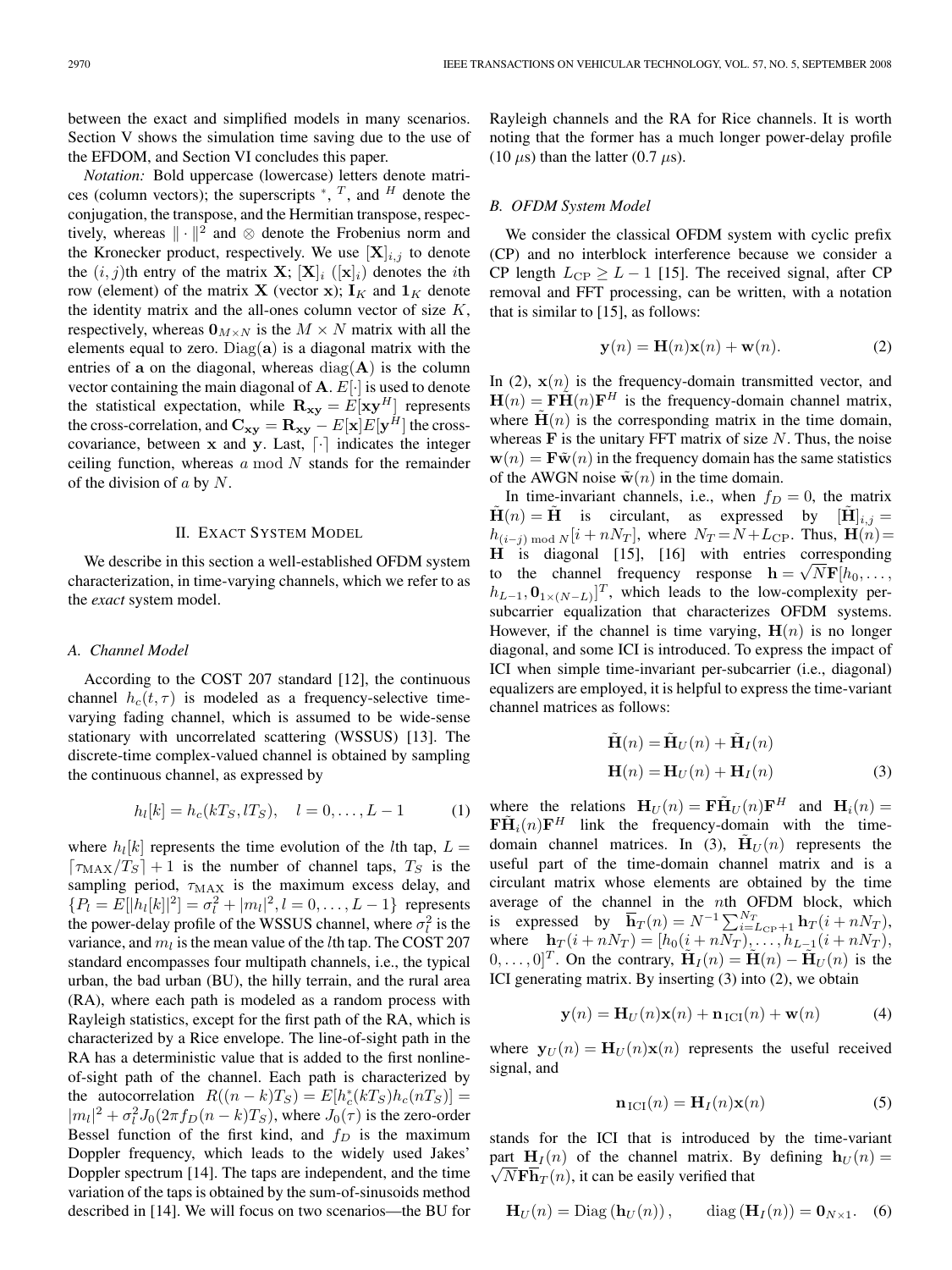It is worth noting that  $E[|[\mathbf{y}_U(n)]_i|^2] = 1 E[$ [[ $[\mathbf{n}_{\text{ICI}}(n)]_i$ <sup>[2</sup>] = 1 –  $P_{\text{ICI}}$   $\forall i$ , where the ICI power  $P_{\text{ICI}}$  is expressed by [6]

$$
P_{\text{ICI}} = E\left[\left|\left[\mathbf{n}_{\text{ICI}}(n)\right]_i\right|^2\right] \\
= \frac{N-1}{N} - \frac{2}{N^2} \sum_{k=1}^{N-1} J_0\left(2\pi \frac{\overline{f}_D}{N}(N-k)\right) \tag{7}
$$

where  $\overline{f}_D$  is the normalized Doppler spread defined as  $\overline{f}_D$  =  $f_D/\Delta f = f_cT_S Nv/c$ ,  $\Delta f$  is the subcarrier separation,  $f_c$  is the carrier frequency,  $c$  is the speed of light and  $v$  is the vehicle speed. For simplicity, the reduction of the ICI power at the edge of the active bandwidth, due to switched-off subcarriers acting as guard bands [10], is not considered in (7). However, N here is quite large, and the expression in (7) is a very good approximation for nearly all the active subcarriers. Equation (7) is slightly pessimistic for just a few subcarriers at the edge of the spectrum. Thus, the use of (7) also for these subcarriers does not noticeably affect the average BER performance.

## *C. Channel Coding, Interleaving, and Equalization*

We consider a rate-compatible punctured convolutional (RCPC) channel coding scheme with polynomial generator  $G = [171 \quad 133]$  and 64 states [17]. For the decoding, we consider a soft Viterbi decoder with a four-bit quantization of the input signal. We assume that the bits at the output of the channel encoder are permuted by a bit interleaver and successively mapped to symbols that belong to an M-level constellation, such as quadrature phase shift keying (QPSK) and  $M$ -quadrature amplitude modulation ( $M$ -QAM). This stream of symbols is then permuted using a pseudorandom symbol interleaver with depth  $D = N_S N_A$ , where  $N_S$  is the number of OFDM blocks that correspond to the interleaver depth, and  $N_A = N - N_G$  is the number of active subcarriers in a single OFDM block. We also assume that the RCPC codewords have a length that is equal to  $n_bD$ , with  $n_b = \log_2 M$ , i.e., equal to the depth of the symbol interleaver. This is motivated by the forced termination that is usually employed in the Viterbi decoding to attain manageable complexity [17]. In this paper, we will consider QPSK modulation, and hence,  $n_b = 2$ .

By denoting with **s** the D-dimensional vector that represents the RCPC-coded symbol stream, we express the interleaved stream as  $\underline{\mathbf{s}}_I = \underline{\mathbf{P}} \underline{\mathbf{s}}$ , where  $\underline{\mathbf{P}}$  is a square permutation matrix. The stream  $\underline{\mathbf{s}}_I$  is then parsed in  $N_S$  blocks, each one of dimension  $N_A$ , which will be transmitted in different OFDM blocks. The nth block, which is denoted with  $\mathbf{s}_I(n)$ , can be expressed by  $\mathbf{s}_I(n) = \mathbf{T}(n)\mathbf{s}_I$ , where  $\mathbf{T}(n) =$  $[**0**<sub>N<sub>A</sub>×(n-1)N<sub>A</sub>, **I**<sub>N<sub>A</sub></sub>, **0**<sub>N<sub>A</sub>×(N<sub>S</sub>−n)N<sub>A</sub>}]</sub></sub>$  for  $n = 1, ..., N<sub>S</sub>$ . After the insertion of the frequency guard band by the matrix  $G = [\mathbf{0}_{N_A \times (N_G+1)/2}, \mathbf{I}_{N_A}, \mathbf{0}_{N_A \times (N_G-1)/2}]^T$ , we can express the nth OFDM block that is transmitted in (2) as follows:

$$
\mathbf{x}(n) = \mathbf{G}\mathbf{s}_I(n) = \mathbf{G}\mathbf{T}(n)\underline{\mathbf{P}}\,\underline{\mathbf{s}}.\tag{8}
$$

By inserting (8) into (4), the received signal that is related to the nth OFDM block can be expressed by

$$
\mathbf{y}(n) = \mathbf{H}_U(n)\mathbf{G}\mathbf{T}(n)\mathbf{P}\mathbf{s} + \mathbf{n}_{\text{ICI}}(n) + \mathbf{w}(n). \tag{9}
$$

We assume that the channel equalization is performed by using a diagonal time-invariant equalizer that compensates for the diagonal matrix  $H_U(n)$ . Specifically, for the QPSK modulation considered in this paper, we compensate only for the estimated phase of the channel. This way, we can implicitly take into account the channel state information, thus allowing for better exploitation of soft convolutional decoding techniques, conceptually similar to [18].

# *D. Simulation of the Exact Model*

To simulate the exact COFDM model, we should generate  $N<sub>S</sub>$  OFDM blocks using (8) and successively transmit them through the time-variant channel using (2). Since the channel matrices  $\{\mathbf{H}(n)\}_{n=1,...,N_S}$  are correlated, the generation of the time-variant channel is generally very cumbersome, particularly when the number  $N$  of subcarriers is quite large or when the interleaver time span is very long (i.e.,  $N<sub>S</sub>$  is large). In addition, when the channel is time variant, each channel matrix  $\mathbf{H}(n)$  is neither circulant nor Toeplitz. This means that the convolution between the transmitted signal and the channel, which is represented by the matrix multiplication in (2), cannot be performed using those FFT algorithms [19] that are usually adopted to speed up the simulation over time-invariant channels. As a result, the generation of the time-variant channel and its interaction with the data signal require the biggest part of the simulation time of the whole COFDM system.

## III. EFDOM

To reduce the simulation time of COFDM systems, while maintaining the same BER performance, we develop a simple, accurate, and flexible simulation model that is based on a frequency-domain approximation of (4) rather than on the exact (2). Since we are interested in the coded BER performance, all the received vectors  ${\bf y}(n)_{n=1,...,N_S}$  that correspond to the same RCPC codeword  $\mathbf{s}_I$  should be considered together. Hence, let us group the received vectors  ${\{\mathbf{y}(n)\}}_{n=1,...,N_S}$  in a superblock  $\mathbf{y} = [\mathbf{y}^T(1), \dots, \mathbf{y}^T(N_S)]^T$ that considers all the  $N<sub>S</sub>$  blocks that are related to the same time span of the symbol interleaver. This way, (9) becomes

$$
\underline{\mathbf{y}} = \underline{\mathbf{H}}_U \underline{\mathbf{G}} \underline{\mathbf{P}} \underline{\mathbf{s}} + \underline{\mathbf{n}}_{\text{ICI}} + \underline{\mathbf{w}} \tag{10}
$$

where  $\underline{\mathbf{H}}_U = \text{Diag}(\underline{\mathbf{h}}_U)$ ,  $\underline{\mathbf{h}}_U = [\mathbf{h}_U^T(1), \dots, \mathbf{h}_U^T(N_S)]^T$ ,  $\underline{\mathbf{G}} = \mathbf{I}_{N_S} \otimes \mathbf{G}, \underline{\mathbf{n}}_{\text{ICI}} = [\mathbf{n}_{\text{ICI}}^T(1), \dots, \mathbf{n}_{\text{ICI}}^T(N_S)]^T$ , and  $\underline{\mathbf{w}} =$  $[\mathbf{w}^T(1), \dots, \mathbf{w}^T(N_S)]^T$ . From (10), it is clear that the useful part of the channel can be generated in a simple way because  $\underline{\mathbf{H}}_U$  is diagonal. In other words, in the exact model, the timeconsuming part is represented by the generation of  $\mathbf{n}_{\text{ICI}}$  by means of (5). As a consequence, to reduce the computational complexity, (10) suggests to use a *statistically equivalent* vector  $\mathbf{n}_{\text{ICI}}^{(E)}$  with a faster generation than the exact  $\mathbf{n}_{\text{ICI}}$ , preserving the average BER performance of the system. This is the main idea that will lead to our EFDOM.

We remark that a theoretical coded BER performance analysis would be a better alternative to the simulation model we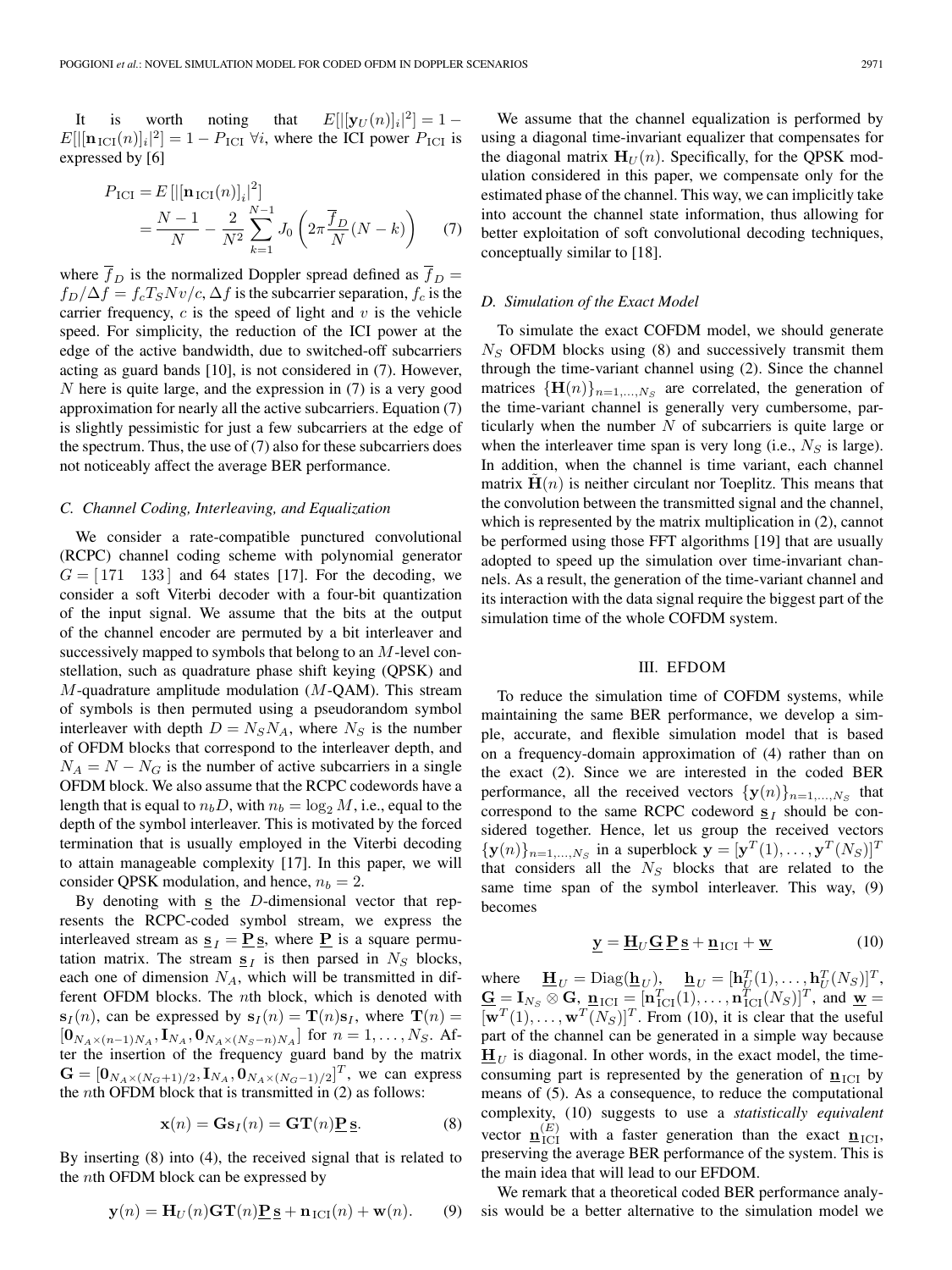are going to introduce. Anyway, the analytical BER approach presents two obstacles. First, the BER analysis would require the knowledge of the joint pdf  $f_{\mathbf{h}_U, \mathbf{n}_{\text{ICI}}}(\mathbf{h}_U, \mathbf{n}_{\text{ICI}})$ , whose derivation is not easy to find. Second, the union bound technique, which is widely employed for the theoretical BER analysis of convolutionally coded systems, usually introduces too much approximation, particularly at a low SNR [20], [21].

To develop our model, we assume in our analysis that deinterleaving is performed before the equalization. Although, in a practical system, these two operations are reversed, our analysis is correct, because our time-invariant equalizer separately acts on each subcarrier by a diagonal matrix. Hence, the nonequalized received signal, after guard band removal and deinterleaving, can be written as follows:

$$
\underline{\mathbf{z}} = \underline{\mathbf{P}}^T \underline{\mathbf{G}}^T \underline{\mathbf{y}} = \underline{\mathbf{A}} \underline{\mathbf{s}} + \underline{\mathbf{i}} + \underline{\mathbf{v}} \tag{11}
$$

where  $\mathbf{A} = \mathbf{P}^T \mathbf{G}^T \mathbf{H}_U \mathbf{G} \mathbf{P}$  is the diagonal matrix that represents the aggregate effect of the useful channel, guard bands, and interleaving,  $\mathbf{i} = \mathbf{P}^T \mathbf{G}^T \mathbf{n}_{\text{ICI}}$  is the ICI after the deinterleaver, and  $\underline{\mathbf{v}} = \underline{\mathbf{P}}^T \underline{\mathbf{G}}^T \underline{\mathbf{w}}$  stands for the AWGN. Interestingly, the channel that directly impacts on the performance of the Viterbi decoder can be expressed by  $\underline{\mathbf{a}} = \text{diag}(\underline{\mathbf{A}}) =$  ${\bf P}^T {\bf G}^T {\bf h}_{U}$ . Instead of the exact model of (11), the EFDOM generates *statistically equivalent* versions of the useful channel and of the ICI, as expressed by

$$
\underline{\mathbf{z}}^{(E)} = \underline{\mathbf{A}}^{(E)} \underline{\mathbf{s}} + \underline{\mathbf{i}}^{(E)} + \underline{\mathbf{v}} \tag{12}
$$

where  $\underline{\mathbf{i}}^{(E)}$  is a suitable approximation of  $\underline{\mathbf{i}}$ , and the matrix  $\underline{\mathbf{A}}^{(E)}$ is generated with the same statistics of the exact  $\underline{\mathbf{A}}$ . As we will detail, the generation of  $\underline{\mathbf{a}}^{(E)} = \text{diag}(\underline{\mathbf{A}}^{(E)})$  and of  $\underline{\mathbf{i}}^{(E)}$  is quite fast. This way, the EFDOM avoids the time-consuming steps that appear during the simulation of the exact OFDM model. One is the generation of the exact time-varying channel over all the interleaver length  $D$ , which forces to generate (possibly) several channel taps for many time instants; the other is the time-variant convolution with the transmitted data signal.

In addition to the faster simulation, which will be justified later, a second merit of the EFDOM is the analytical insight on the effects of the ICI. Indeed, to maintain the model as simple as possible, the generation of  $\underline{\mathbf{a}}^{(E)}$  and  $\underline{\mathbf{i}}^{(E)}$  should be related to only a few parameters, such as the ICI power and crosscorrelation, i.e., those statistical moments that mostly affect the coded BER performance. In some cases, the identification of these key parameters is based on theoretical considerations, whereas in other cases, it is based on intuitive arguments and validated by simulation of the exact model. In the following, we discuss each key parameter of the EFDOM.

# *A. Parameter 1: Useful Channel Vector*

In Rayleigh and Rice scenarios, the useful channel vector **a** is jointly Gaussian. Consequently, in the EFDOM,  $\underline{\mathbf{a}}^{(E)}$  is generated as a complex jointly Gaussian random vector, with covariance matrix  $\hat{\mathbf{C}}_{\mathbf{\underline{a}\underline{a}}} = \underline{\mathbf{P}}^T \underline{\mathbf{G}}^T \mathbf{C}_{\underline{\mathbf{h}}_U \underline{\mathbf{h}}_U} \underline{\mathbf{G}} \underline{\mathbf{P}}$ , where  $\mathbf{C}_{\underline{\mathbf{h}}_U \underline{\mathbf{h}}_U}$  is the covariance of the useful channel  $\underline{\mathbf{h}}_U$ . The size of the covariance matrix **Caa** depends on the (finite) length of the interleaver, and it has a significant impact on the BER performance. Indeed, if the interleaver depth  $D$  is short, the covariance matrix  $C_{aa}$ , due to the cross-correlation among consecutive elements of **a**, significantly departs from a diagonal structure and, consequently, reduces the correcting capabilities of the Viterbi decoder, as it happens in the exact model. On the contrary, for an infinite interleaving depth, **Caa** approaches a scaled identity matrix because it contains a few diagonal elements that are different from zero, which are quite distant from one another. Exploiting the uncorrelated scattering assumption, and the same Doppler power spectrum density for all the channel taps, the covariance matrix  $\mathbf{C}_{\mathbf{h}_{U} \mathbf{h}_{U}}$  can be expressed as follows (see Appendix A):

$$
\mathbf{C}_{\mathbf{h}_U \mathbf{h}_U} = \overline{\mathbf{C}}_{\text{norm}} \otimes \mathbf{C}_{\mathbf{h}_U(n) \mathbf{h}_U(n)}
$$
(13)

where  $\overline{C}_{norm}$  is the  $N_S \times N_S$  covariance matrix of a powernormalized channel path, as expressed by

$$
[\overline{\mathbf{C}}_{\text{norm}}]_{n,k} = \frac{1}{N^2} \sum_{i=0}^{N-1} \sum_{j=0}^{N-1} J_0 \left( \frac{2\pi \overline{f}_D}{N} \left( (n-k)N + j - i \right) \right)
$$
  

$$
n, k = 1, \dots, N_S. \quad (14)
$$

In (14),  $C_{\mathbf{h}_U(n)\mathbf{h}_U(n)} = N\mathbf{F}\Sigma\mathbf{F}^H$ , and  $\Sigma$  is a diagonal matrix, representing the power-delay profile, with nonzero entries only in its first L elements, as expressed by  $[\Sigma]_{l+1,l+1} = \sigma_l^2, 0 \leq$  $l \leq L - 1$ . It is noteworthy that in (13), the effect of the Doppler spread, which is represented by  $\overline{C}_{norm}$ , is separated from the effect of the power-delay profile contained in  $\mathbf{C}_{\mathbf{h}_{U}(n)\mathbf{h}_{U}(n)}$ .

From a practical point of view,  $\underline{\mathbf{a}}^{(E)}$  can be generated as a linear transformation of a computer-generated white Gaussian random vector  $\mathbf{g}_1$ , with zero mean and covariance  $\mathbf{C}_{gg}$  =  $\mathbf{I}_{N_sN}$ , by exploiting the knowledge of  $\mathbf{C}_{\mathbf{aa}}$ , the eigenvalue decomposition (EVD) technique [16], and the Kronecker product property  $AC \otimes BD = (A \otimes B)(C \otimes D)$ . Specifically, by the  $EVD\ \overline{\mathbf{C}}_{\text{norm}} = \mathbf{U}_{\text{norm}} \mathbf{\Lambda}_{\text{norm}} \mathbf{U}_{\text{norm}}^H$ , the EFDOM generates

$$
\underline{\mathbf{h}}_U^{(E)} = \left(\mathbf{U}_{\text{norm}} \boldsymbol{\Lambda}_{\text{norm}}^{1/2} \otimes \mathbf{F} \boldsymbol{\Sigma}^{1/2}\right) \underline{\mathbf{g}}_1 + E[\underline{\mathbf{h}}_U] \quad (15)
$$

$$
\underline{\mathbf{A}}^{(E)} = \text{Diag}\left(\underline{\mathbf{a}}^{(E)}\right) = \text{Diag}\left(\underline{\mathbf{P}}^T \underline{\mathbf{G}}^T \underline{\mathbf{h}}_U^{(E)}\right). \qquad (16)
$$

## *B. Parameter 2: ICI Vector*

Within the interleaver depth, the ICI vector **i** is very close to a complex jointly Gaussian random vector, as confirmed by the theoretical models that are used to analytically derive the uncoded BER [8]. This is true particularly for QPSK [10] or when the FFT size  $N$  is large enough to invoke the central limit theorem (e.g.,  $N \ge 64$ ). In addition, **i** is not white. Its covariance **Cii**, which is derived in Appendix B, depends on the channel only through the Doppler spread and does not depend on the power-delay profile.

In principle, we could generate a jointly Gaussian random vector, with covariance  $\mathbf{C}_{\mathbf{ii}}$  and independent from  $\underline{\mathbf{a}}^{(E)}$ , similarly to the generation of the useful channel. Indeed, as shown in [10], this approach is accurate enough to model the uncoded BER performance, whose dependence on the power-delay profile is almost absent. Moreover, this approach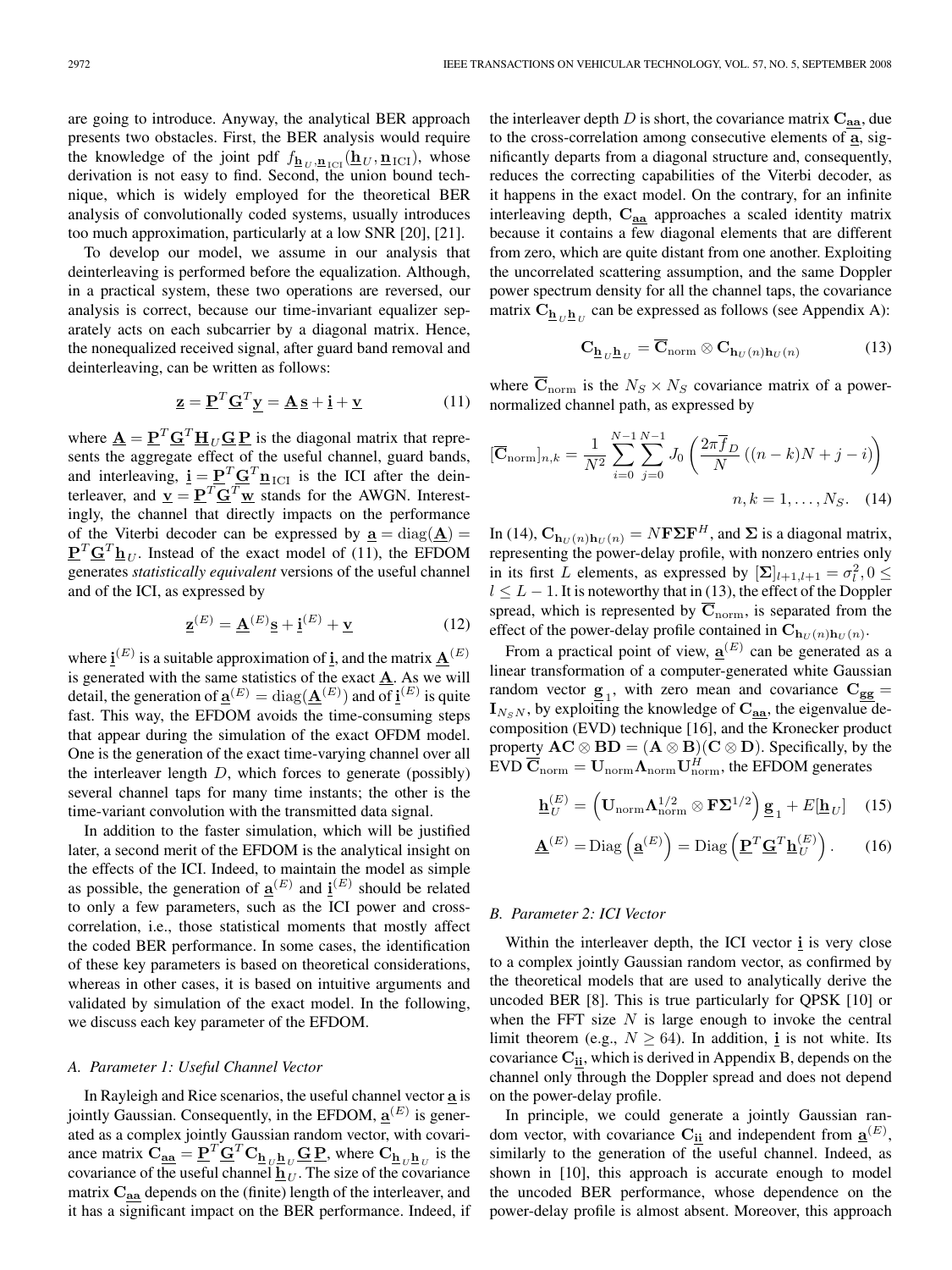would be highly accurate also for the coded BER performance when the interleaver length tends to infinity. However, in practical cases, where the interleaver time-span  $D$  is finite, the superblock ICI power  $\overline{P}_{\text{ICI}}$ , which is defined as  $\overline{P}_{\text{ICI}} =$  $\lVert \mathbf{i} \rVert^2 / (N_S N_A)$ , does not coincide with the statistical power  $P_{\text{ICI}}$  in (7). By observing the extensive simulation results that are obtained with the exact model, we found out that the variability of  $\overline{P}_{\text{ICI}}$  from superblock to superblock plays an important role and cannot be neglected. As a consequence, our EFDOM has to include in its model also the variability of the superblock ICI power.

Intuitively, the variability of  $\overline{P}_{\text{ICI}}$  depends on the correlation of the channel realizations during the interleaver time span. Thus, different channel realizations produce different values of  $\overline{P}_{\text{ICI}}$  and, therefore, different BER performances. A possible way to include this dependence could be by linking the covariance  $C_{\underline{i}^{(E)}i^{(E)}}$  of the modeled ICI  $\underline{i}^{(E)}$  to the actual channel realization. However, this method would require the generation of the time-varying channel realization over all the interleaver time span, which we want to avoid. Therefore, in the EFDOM, we choose an alternative way, and we model the effect of the superblock ICI power  $\overline{P}_{\text{ICI}}$  by a random variable. Specifically, we define

$$
\varphi = \frac{\overline{P}_{\text{ICI}}}{P_{\text{ICI}}} = \frac{\|\mathbf{i}\|^2}{N_A N_S P_{\text{ICI}}}
$$
(17)

as the ratio between the superblock ICI power  $\overline{P}_{\text{ICI}}$  and the statistical ICI power  $P_{\text{ICI}}$  expressed by (7). This ratio should be used as a multiplicative correction factor on the ICI power. Consequently, we split the ICI vector as follows:

$$
\underline{\mathbf{i}}^{(E)} = \sqrt{\varphi^{(E)}} \,\underline{\hat{\mathbf{i}}}^{(E)} \tag{18}
$$

where the two independent parameters  $\varphi^{(E)}$  and  $\hat{\mathbf{i}}^{(E)}$  model the superblock ICI power ratio and the statistical properties of the ICI, respectively. In the EFDOM, we impose that the random variable  $\varphi^{(E)}$  has approximately the same pdf of  $\varphi$ in (17), as will be discussed later on. This way,  $E[\varphi^{(E)}] =$  $E[\varphi] = 1$ , and, therefore,  $\underline{\mathbf{i}}^{(E)}$  and  $\underline{\mathbf{i}}^{(E)}$  will have the same covariance, as expressed by  $C_{\mathbf{i}^{(E)}\mathbf{i}^{(E)}} = E[\varphi^{(E)}]C_{\mathbf{i}^{(E)}\mathbf{i}^{(E)}}$ . As a result, the EFDOM generates a vector  $\hat{\mathbf{i}}^{(E)}$  such that its covariance  $C_{\hat{i}^{(E)}\hat{i}^{(E)}}$  is equal to the covariance  $C_{\underline{i}\underline{i}}$  of the exact ICI, which is derived in Appendix B. As already explained for the generation of  $\underline{\mathbf{a}}^{(E)}$ , we start from the generation of a jointly Gaussian random vector  $\mathbf{g}_2$ , and exploiting the EVD  $\mathbf{C}_{\mathbf{ii}} = \mathbf{U}_{\mathbf{i}} \mathbf{\Lambda}_{\mathbf{i}} \mathbf{U}_{\mathbf{i}}^H$ , we generate  $\hat{\mathbf{i}}^{(E)}$  as expressed by

$$
\hat{\underline{\mathbf{i}}}^{(E)} = \mathbf{U}_{\underline{\mathbf{i}}} \Lambda_{\underline{\mathbf{i}}}^{1/2} \underline{\mathbf{g}}_2.
$$
 (19)

As far as  $\varphi$  in (17) is concerned, the exact derivation of its pdf  $f_{\varphi}(\varphi)$  is very difficult. Anyway,  $f_{\varphi}(\varphi)$  can be accurately approximated resorting to some intuitive considerations. We already know that the superblock ICI power  $\overline{P}_{\text{ICI}}$  depends on the time-variant part of the channel taps  $\{|h_l[k]-m_l|^2\}$ , where the channel elements  $\{h_l[k]\}$  are complex Gaussian



Fig. 1. Comparison between the simulated pdf of  $\varphi$  and of  $\varphi^{(E)}$  (BU,  $\overline{f}_D = 0.14$ , and  $N_S = 4$ ).

random variables, and the mean tap values  $\{m_l\}$  are all zero for Rayleigh channels but not for Rice channels. Therefore, looking at (17), we expect the pdf  $f_{\varphi}(\varphi)$  to be close to the pdf of the sum of (possibly correlated) exponential random variables. By exploiting the simulation results of the exact model, we found a close match between the histograms that approximate  $f_{\varphi}(\varphi)$ and the pdf of the useful channel power in the superblock. As a consequence, the EFDOM selects

$$
\varphi^{(E)} = \frac{1}{N_S} \sum_{n=1}^{N_S} \sum_{l=0}^{L-1} \left| h_l^{(E)}[n] - m_l \right|^2 \tag{20}
$$

where  $h_l^{(E)}[n]$  represents the *l*th tap of an equivalent channel that has the same power-delay profile and the same Doppler spread of the true channel. Since the time-variation index  $n$ of  $h_l^{(E)}[n]$  changes on an OFDM-block basis, the equivalent channel is undersampled by a factor  $N_T = N + L_{\text{CP}}$  with respect to the true channel. As a consequence, the generation of the equivalent channel in the EFDOM is, by far, faster than that of the true channel in the exact model.

Figs. 1 and 2 show the close match between the histograms that estimate  $f_{\varphi}(\varphi)$  and  $f_{\varphi^{(E)}}(\varphi^{(E)})$ . Interestingly, when  $N_S = 1$ , the pdf  $f_{\varphi^{(E)}}(\varphi^{(E)})$  can be calculated in closed form, as detailed in Appendix C.

# *C. Parameter 3: Cross-Correlation Between the Useful Channel and the ICI*

Thus far, we have separately considered the main statistical moments of  $\underline{\mathbf{a}}^{(E)}$  and  $\underline{\mathbf{i}}^{(E)}$ . However, the ICI <u>i</u> is generated by the channel and, therefore, could be correlated with the useful channel  $\underline{\mathbf{h}}_U$ . Since this correlation can have a nonnegligible impact on the BER performance, we will accordingly modify the EFDOM. To be precise, the EFDOM should impose the cross covariance  $C_{\mathbf{a}^{(E)}\mathbf{i}^{(E)}} = C_{\mathbf{a}\mathbf{i}}$ , which is an  $N_S N_A \times N_S N_A$ matrix. However, this multidimensional constraint would highly complicate the simulation model. Therefore, to keep the model simple, we want to impose a single parameter.

Clearly, the coded BER performance on a superblock will depend on the total power of the useful signal, of the ICI, and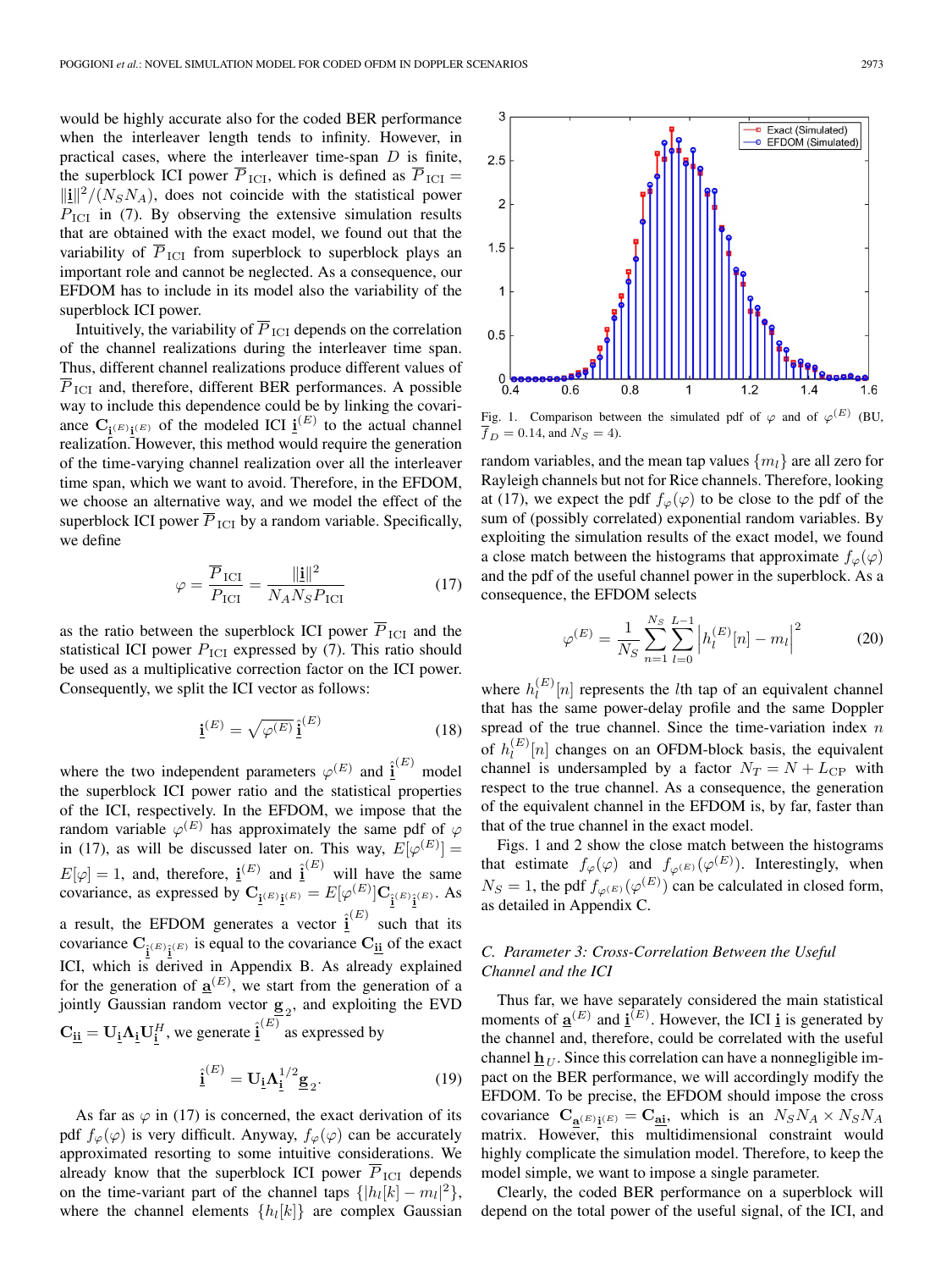

Fig. 2. Comparison between the pdf of  $\varphi$  (simulated) and  $\varphi^{(E)}$  (analytical)  $(RA, \overline{f}_D = 0.14, \text{ and } N_S = 1).$ 

of the noise in that superblock. A meaningful parameter that captures the role played by all these quantities is the superblock signal-to-interference-plus-noise ratio (SINR), as expressed by

$$
\overline{\text{SINR}} = \frac{\|\mathbf{A}\,\mathbf{s}\|^2}{\|\mathbf{i}\|^2 + \|\mathbf{y}\|^2}.
$$
 (21)

For a given statistical SNR, due to the high number  $N$  of subcarriers, the superblock noise power term  $||v||^2$  can be considered as constant for every superblock with high accuracy. Therefore, the most important joint statistical moment that is related to the superblock SINR should be the correlation between the superblock energies  $\|\mathbf{a}\|^2$  and  $\|\mathbf{i}\|^2$ . Consequently, let us consider  $\overline{SINR}$  in (21) as a random variable that assumes different values for different superblocks, and let us define the superblock correlation coefficient as follows:<sup>1</sup>

$$
\rho_P = \frac{E\left[||\mathbf{\underline{A}}\mathbf{\underline{s}}||^2||\mathbf{i}||^2\right] - E\left[||\mathbf{\underline{A}}\mathbf{\underline{s}}||^2\right]E\left[||\mathbf{i}||^2\right]}{\sqrt{E\left[{\left(||\mathbf{\underline{A}}\mathbf{\underline{s}}||^2 - E\left[||\mathbf{\underline{A}}\mathbf{\underline{s}}||^2\right]\right)^2\right]E\left[{\left(||\mathbf{i}||^2 - E\left[||\mathbf{i}||^2\right]\right)^2}\right]}}.
$$
\n(22)

To understand the impact of the correlation coefficient  $\rho_P$  on the BER performance, let us assume a sufficiently high statistical SNR, so that  $\|\mathbf{v}\|^2$  is small compared to  $\|\mathbf{A}\mathbf{s}\|^2$ . When  $\rho_P$  is low, the random variable  $\overline{SINR}$  in (21) will have a high variance from a superblock to another, whereas for  $\rho_P \rightarrow 1$ , SINR will have a lower variance. Clearly, the BER performance in the former case is worse than in the latter case. Indeed, when the mean SINR  $E[\text{SINR}]$  is fixed, a high variance of SINR implies that there are many OFDM signal realizations with low values of SINR and many others with high values of SINR. On the contrary, a low variance of SINR implies that all the realizations have an  $\overline{SINR}$  that is close to the mean  $SINR$   $E[\overline{SINR}]$ . Since the BER increase due to low SINR values is superior to the BER reduction that is guaranteed by high SINR values, the net effect is a worse BER with respect to the situation when the SINR is characterized by a low variance [22].

The correlation coefficient  $\rho_P$  is analytically calculated in Appendix D. To impose this correlation coefficient, the EFDOM first generates two independent jointly Gaussian vectors  $\underline{\mathbf{g}}_a$  and  $\underline{\mathbf{g}}_i$  and then exploits the EVD of

$$
\mathbf{C}_{\rho_P} = \begin{bmatrix} \mathbf{I}_{N_S N_A} & \sqrt{\rho_P} \mathbf{I}_{N_S N_A} \\ \sqrt{\rho_P} \mathbf{I}_{N_S N_A} & \mathbf{I}_{N_S N_A} \end{bmatrix} = \begin{bmatrix} 1 & \sqrt{\rho_P} \\ \sqrt{\rho_P} & 1 \end{bmatrix} \otimes \mathbf{I}_{N_S N_A}.
$$
\n(23)

The EVD  $C_{\rho_P} = U_{\rho_P} \Lambda_{\rho_P} U_{\rho_P}^H$  can be easily derived as follows:

$$
\mathbf{U}_{\rho_P} = \frac{1}{\sqrt{2}} \begin{bmatrix} \mathbf{I}_{N_S N_A} & -\mathbf{I}_{N_S N_A} \\ \mathbf{I}_{N_S N_A} & \mathbf{I}_{N_S N_A} \end{bmatrix}
$$

$$
\mathbf{\Lambda}_{\rho_P} = \begin{bmatrix} (1 + \sqrt{\rho_P}) \mathbf{I}_{N_S N_A} & \mathbf{0}_{N_S N_A \times N_S N_A} \\ \mathbf{0}_{N_S N_A \times N_S N_A} & (1 - \sqrt{\rho_P}) \mathbf{I}_{N_S N_A} \end{bmatrix} \quad (24)
$$

where we exploited the following EVD:

$$
\left[\begin{array}{cc} 1 & \sqrt{\rho_P} \\ \sqrt{\rho_P} & 1 \end{array}\right] = \frac{1}{2} \left[\begin{array}{cc} 1 & -1 \\ 1 & 1 \end{array}\right] \left[\begin{array}{cc} 1 + \sqrt{\rho_P} & 0 \\ 0 & 1 - \sqrt{\rho_P} \end{array}\right] \left[\begin{array}{cc} 1 & -1 \\ 1 & 1 \end{array}\right]^T. \tag{25}
$$

From (23), it is clear that the correlation coefficient  $\rho_P$  is imposed subcarrier by subcarrier. Although this approach reduces the simulation complexity, in practice, the correlation holds true only on the average. In other words, we wanted to impose  $\rho_P$ as the correlation coefficient between the average power, which does not necessarily require an analogous correlation on each subcarrier. As a consequence, after imposing (23), the EFDOM employs a pseudorandom  $N_S N_A \times N_S N_A$  permutation matrix **P** to scramble the ICI samples among different subcarriers. This procedure is expressed by

$$
\begin{bmatrix} \underline{\mathbf{g}}_1 \\ \underline{\mathbf{g}}_2 \end{bmatrix} = \begin{bmatrix} \mathbf{I}_{N_S N_A} & \mathbf{0}_{N_S N_A \times N_S N_A} \\ \mathbf{0}_{N_S N_A \times N_S N_A} & \underline{\mathbf{P}} \end{bmatrix} (\mathbf{M} \otimes \mathbf{I}_{N_S N_A}) \begin{bmatrix} \underline{\mathbf{g}}_a \\ \underline{\mathbf{g}}_i \end{bmatrix}
$$

$$
\mathbf{M} = \frac{\sqrt{2}}{2} \begin{bmatrix} \sqrt{1 + \sqrt{\rho_P}} & -\sqrt{1 - \sqrt{\rho_P}} \\ \sqrt{1 + \sqrt{\rho_P}} & \sqrt{1 - \sqrt{\rho_P}} \end{bmatrix}
$$
(26)

where the output vectors  $\mathbf{g}_1$  and  $\mathbf{g}_2$  are those used as input vectors for the generation of  $\underline{\mathbf{a}}^{(E)}$  and  $\underline{\mathbf{i}}^{(E)}$  in (16) and (18), respectively. Interestingly, when  $\rho_P \rightarrow 0$ , as expressed by

$$
E\left[\|\mathbf{\underline{A}}\,\mathbf{\underline{s}}\|^2\|\mathbf{\underline{i}}\|^2\right] \approx E\left[\|\mathbf{\underline{A}}\,\mathbf{\underline{s}}\|^2\right]E\left[\|\mathbf{\underline{i}}\|^2\right] \tag{27}
$$

the coefficient  $\rho_P$  can be neglected, and  $\mathbf{C}_{\rho_P}$  can be approximated by an identity matrix. In this case, the two vectors  $\mathbf{g}_1$ and  $\underline{\mathbf{g}}_2$  in (26) can be directly replaced by the two independent jointly Gaussian vectors  $\underline{\mathbf{g}}_a$  and  $\underline{\mathbf{g}}_i$ , respectively. This situation occurs when the interleaver spans a single OFDM block, i.e., when  $N<sub>S</sub> = 1$ , as we analytically derived in Appendix D and verified by simulations. Anyway,  $\rho_P$  can be neglected also when the interleaver depth is very long, or the Doppler spread is very high, such that each channel realization can be considered as ergodic over the interleaver time-span D.

Summarizing, we have identified a few parameters that affect the BER performance. These parameters are the autocovariance

<sup>&</sup>lt;sup>1</sup>We consider the superblock received signal energy  $||\underline{\mathbf{A}}\underline{\mathbf{s}}||^2$  instead of the superblock useful channel energy  $\|\mathbf{a}\|^2$ ; however, these values are very close to each other. Moreover, for QPSK data,  $\|\mathbf{A}\mathbf{s}\|^2 = \|\mathbf{a}\|^2$ .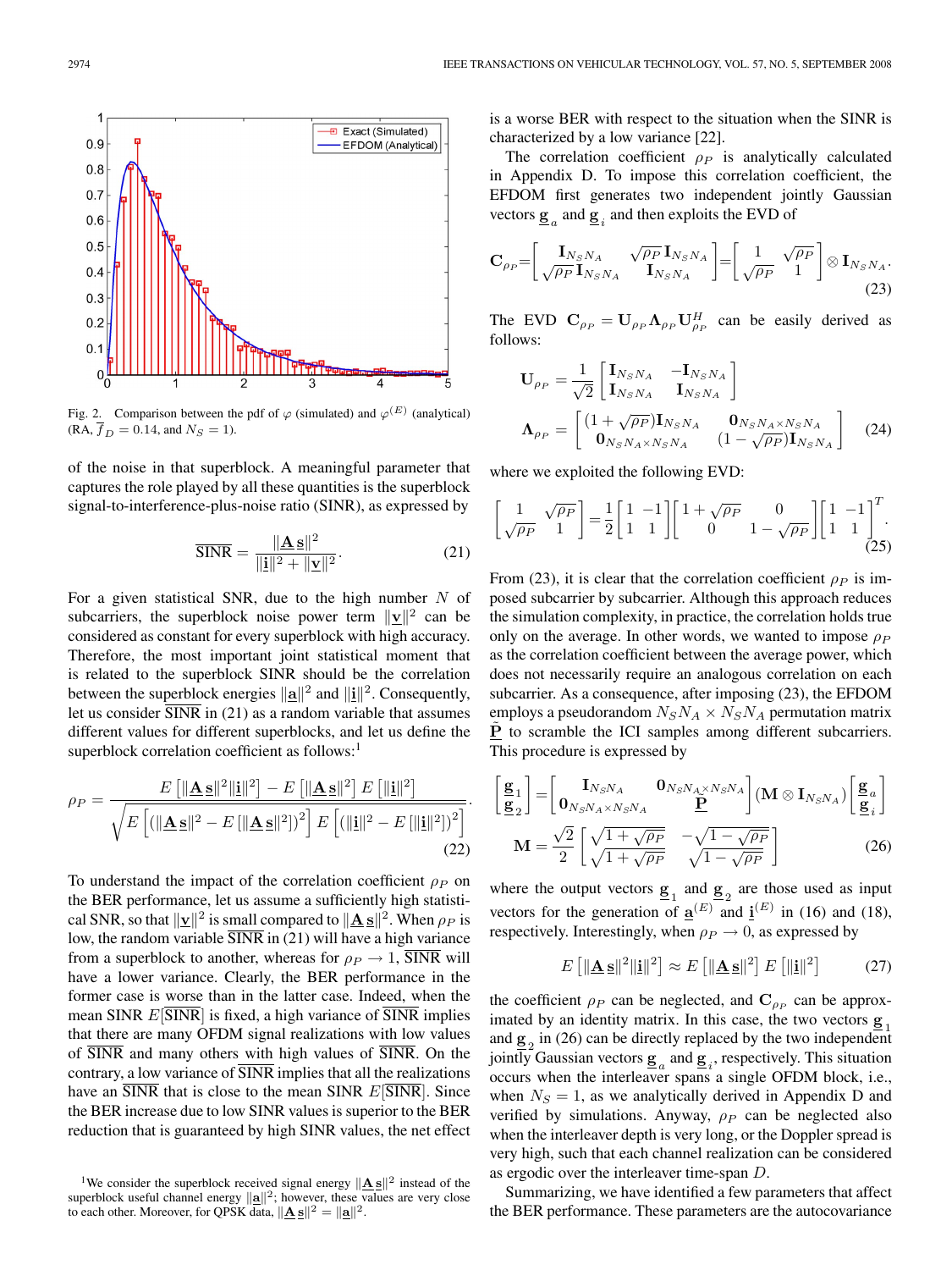

Fig. 3. Effect of the EFDOM parameters on the coded BER (BU,  $\overline{f}_D = 0.28$ ,  $N = 2048$ , and CR 1/2).

 $\mathbf{C}_{\mathbf{h}_U \mathbf{h}_U}$  of the useful channel, the autocovariance  $\mathbf{C}_{\mathbf{h}}$  of the ICI, the ratio  $\varphi$  between the superblock ICI power and the statistical ICI power, and the correlation coefficient  $\rho_P$  between the superblock useful signal power and the superblock ICI power. By (12), the EFDOM generates the nonequalized received signal (including symbol deinterleaving), where the quantities in  $(12)$  are obtained using  $(15)$ ,  $(16)$ ,  $(18)$ – $(20)$ , and (26).

We remark that the EFDOM is an inner step. Hence, to simulate the whole COFDM system, the other operations should be simulated as in the exact model. Specifically, before using the EFDOM, we should simulate channel coding, bit interleaving, and mapping, whereas after the EFDOM, we should perform equalization, demapping, bit deinterleaving, and channel decoding.

# IV. EFDOM VERSUS EXACT MODEL: BER PERFORMANCE

In this section, we validate the proposed EFDOM by comparing its BER with that one obtained using the exact model for different FFT sizes  $N$ . We assume that the frequency guard subcarriers are  $N_G = 3N/16$ . We also fix the product  $NN_S =$ 8192, which means that the interleaver length has been fixed to  $D = N_A N_S = 13 N N_S / 16 = 6656$  complex symbols.

Fig. 3 plots the BER of a COFDM system for  $N =$ 2048 ( $N<sub>S</sub> = 4$ ) assuming a BU channel [12] with a normalized Doppler spread of  $\overline{f}_D = 0.28$ . For a DVB-H scenario, where the sampling time is  $T<sub>S</sub> = 0.125 \mu s$ , and the carrier frequency is  $f_c = 1.4$  GHz, this Doppler spread corresponds to  $v = 840$  km/h. This unrealistic value for a DVB-H system has been chosen to obtain a high Doppler spread and, consequently, high BER floors, which better highlight the role played by the ICI and its accurate modeling by the EFDOM. Fig. 3 displays the BER estimates that are obtained with the exact model (circles), the EFDOM (stars), a model without any parameter of the EFDOM (right triangles), which can be used to derive uncoded BER performance [8], and four partial EFDOMs, each one obtained considering just one of the four parameters that characterize the EFDOM— $\varphi^{(E)}$  (squares),  $\rho_P$  (diamonds),  $\mathbf{C}_{ii}$ 



Fig. 4. Effect of the removal of a single EFDOM parameter (BU,  $\overline{f}_D = 0.28$ ,  $N = 2048$ , and CR 1/2).

(triangles), and **Caa** (crosses). With this representation, it is possible to separately appreciate the importance of each parameter for the accuracy of the EFDOM. First, it is worth noting the excellent match between the BER performance that is obtained with the exact model and with the EFDOM, particularly between the BER floors. The importance of the parameters **Caa** and  $\varphi^{(E)}$  is clearly evident in Fig. 3. Specifically, the parameter **Caa** imposes the autocovariance of the useful channel, which affects the effectiveness of the convolutional code, by possibly enhancing the probability to have error bursts at the input of the soft Viterbi decoder.

Fig. 3 shows that none of the four parameters alone is able to accurately model BER performance. It is difficult, however, to predict the separate effect on the BER floors of each single parameter, which can change with the simulation scenario, e.g., with the delay spread (RA or BU), the Doppler spread, and so forth. This fact is better clarified by the curve in Fig. 3, which is obtained with the partial EFDOM that considers only the parameter  $\rho_P$  (diamonds). Indeed, the parameter  $\rho_P$  alone leads to an underestimation of the BER floor because it reduces the variance of the average SINR on a superblock, as explained in Section III. This means that if we consider, for instance, the partial EFDOM with **Caa**, and we add the other two parameters  $\mathbf{C}_{\mathbf{ii}}$  and  $\varphi^{(E)}$ , we end up with a new partial EFDOM that conversely *overestimates* the BER floor, as shown in Fig. 4. The introduction of the fourth parameter  $\rho_P$  pushes back the BER floor to the exact one.

Fig. 5 plots the BER performance of a COFDM system with  $N = 256$  and  $N_S = 32$  in an RA channel. The normalized Doppler spreads are  $\overline{f}_D = 0.009$  and  $\overline{f}_D = 0.017$ . Also, in this case, we can observe a very good match between the performance of the EFDOM and of the exact model. Specifically, the BER performance that is obtained with the EFDOM is very close to that obtained with the exact model for all the code rates and the Doppler spreads we considered. These curves are very interesting because they show an opposite behavior with respect to the uncoded BER performance [8], that is, a lower BER for *higher* Doppler spreads. This is due to the fact that, in this scenario, with  $N = 256$  and  $N<sub>S</sub> = 32$ , the OFDM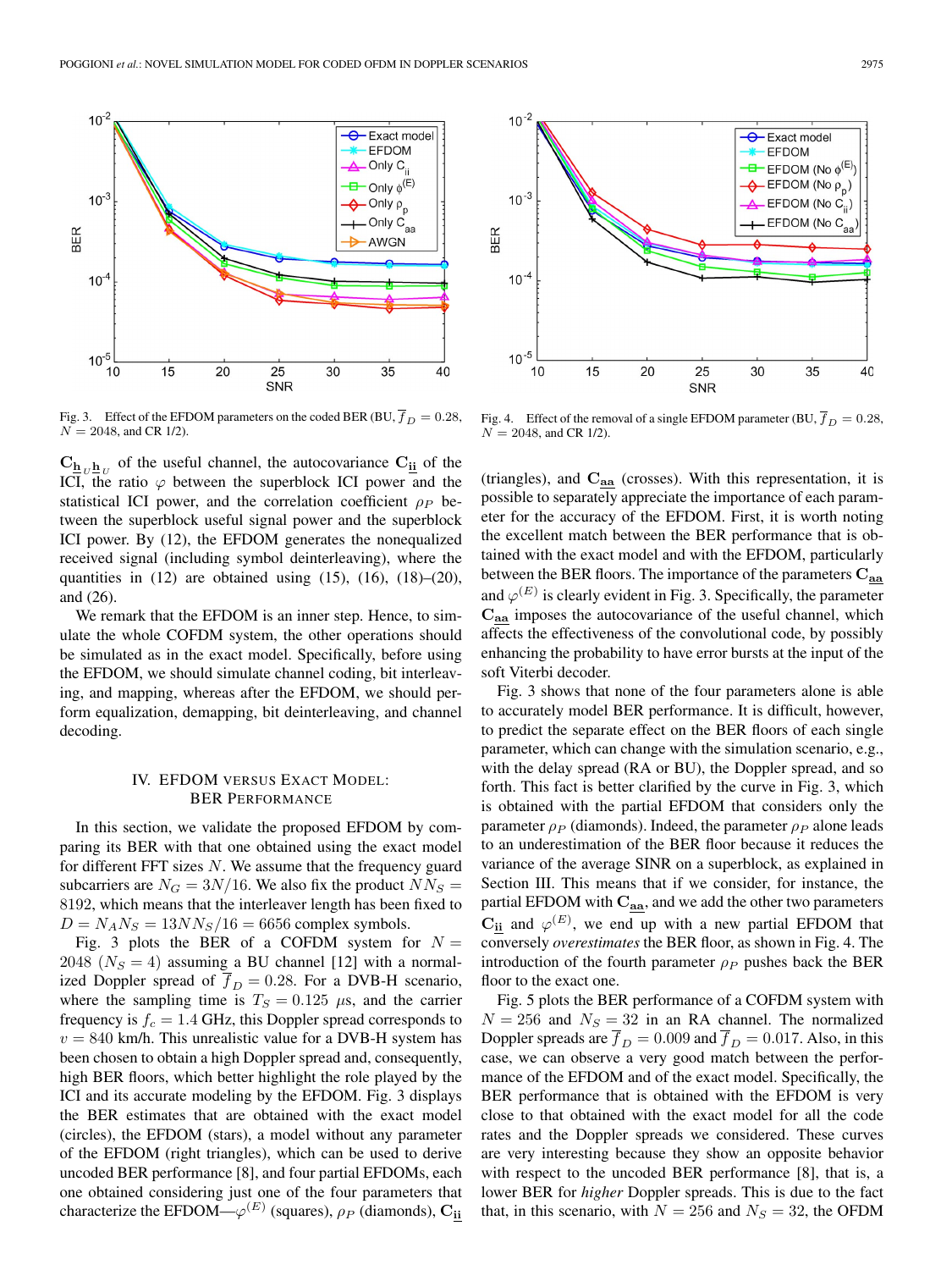$10<sup>0</sup>$  $\overline{\text{e}}$ -Exact,  $f_D/\Delta f = 0.009$ , CR 1/2 Exact,  $f_D/\Delta f = 0.017$ , CR 1/2  $10<sup>°</sup>$  $\frac{1}{2}$  Exact, f<sub>D</sub>/ $\Delta f = 0.009$ , CR 2/3 Exact,  $f_D / \Delta f = 0.017$ , CR 2/3  $10^{-2}$ EFDOM,  $f_D/\Delta f = 0.009$ , CR 1/2  $\triangle$ -EFDOM,  $f_D/\Delta f = 0.017$ , CR 1/2  $\overline{B}$  – EFDOM,  $f_D/\Delta f = 0.009$ , CR 2/3  $\frac{6}{20}$  10<sup>-3</sup>  $\sqrt{\ }$ -EFDOM, f<sub>n</sub>/ $\Delta$ f = 0.017, CR 2/3  $10^{-4}$  $10^{-5}$  $10^{-6}$ 5 10 15 20 25 30 35 40  $\Omega$ SNR

Fig. 5. Coded BER comparison between the EFDOM and the exact model  $(RA, N = 256)$ .



Fig. 6. Coded BER comparison between the EFDOM and the exact model  $(BU, N = 8192)$ .

system is more capable of exploiting the time diversity that is offered by the time-variant channel with respect to  $N = 8192$ and  $N_S = 1$ . Indeed, when  $N = 8192$  and  $N_S = 1$ , there is only a set of 8192 useful frequency channel values with a frequency correlation that is imposed by the channel powerdelay profile. Using  $N_S > 1$  lets the system to have N useful frequency channels every OFDM symbol that are  $N<sub>S</sub>$  times less correlated with one another. Moreover, the interleaver works on different useful frequency channel vectors, where each one is obtained from a different OFDM block. Because of the channel time variation, these channel vectors have a time correlation that decreases for higher Doppler spreads. This way, the system with  $N<sub>S</sub> > 1$  is capable to significantly reduce the BER floors by coding, which can benefit from the increased time diversity. All these observations are captured by the EFDOM by imposing the covariance matrix **Caa**, which we derive in Appendix A, showing its separate dependence on the power-delay profile and on the Doppler spread.

Figs. 6 and 7 plot the BER of a COFDM system with  $N = 8192$  and  $N<sub>S</sub> = 1$  in a BU and in an RA channel (with Rice factor  $K = 0$  dB, as defined in [12]), respectively. In this



Fig. 7. Coded BER comparison between the EFDOM and the exact model  $(RA, N = 8192)$ .

case, the interleaver works on a single OFDM block, i.e., only in the frequency domain, and the normalized Doppler spreads are  $\overline{f}_D = 0.56$  and  $\overline{f}_D = 0.28$ . These values would correspond to an 8K DVB-T/H system that, for a 7-MHz bandwidth and a carrier frequency  $f_c = 1.4$  GHz, is moving at speeds equal to  $v = 210$  km/h and  $v = 420$  km/h. Clearly, with this high Doppler spread, the ICI has a very high power (specifically, for a Rayleigh channel,  $P_{\text{ICI}} \cong 0.38$  for  $\overline{f}_D = 0.56$ ), which makes it almost impossible for a per-subcarrier channel equalizer to get rid of the ICI, which produces a high BER at the Viterbi decoder output. However, we observe that for a Rice channel with  $K = 0$  dB, the ICI power is reduced by 3 dB (because it depends only on the scattered part of the channel), and the Viterbi decoder is able to reduce the BER despite the high Doppler spread. This is why, in Fig. 6, we show the BER performance in the BU channel only for  $\overline{f}_D = 0.28$ , whereas Fig. 7 includes also  $f_D = 0.56$  for the RA channel. From Fig. 6, we can also notice very good accuracy of the EFDOM BER estimates in this scenario. Similar considerations hold true for Fig. 7, which illustrates the BER performance in the RA channel. Although, for  $\overline{f}_D = 0.56$ , the BER performance in a Rice channel is much better than in a Rayleigh one, as expected by the previous considerations, we observe a completely different behavior for  $f_D = 0.28$ , which still permits correct performance of the convolutional decoder, also with per-subcarrier equalization. In this case, the *coded* BER performance in a Rayleigh channel, such as the BU, can significantly outperform the coded BER in a Rice channel such as the RA, despite the higher ICI power, due to the different power-delay profile characteristics of the two channels. This confirms the importance of the power-delay profile for the coded BER performance, whereas it is irrelevant for the uncoded BER [8].

## V. EFDOM VERSUS EXACT MODEL: SIMULATION TIME

The EFDOM greatly enhances the efficiency of the simulation of a COFDM model because the generation of  $\underline{\mathbf{a}}^{(E)}$ for the useful channel and  $\underline{i}^{(E)}$  for the ICI is much faster than the generation of the true vectors **a** and **i**. Indeed, the generation of the true vectors requires the generation of the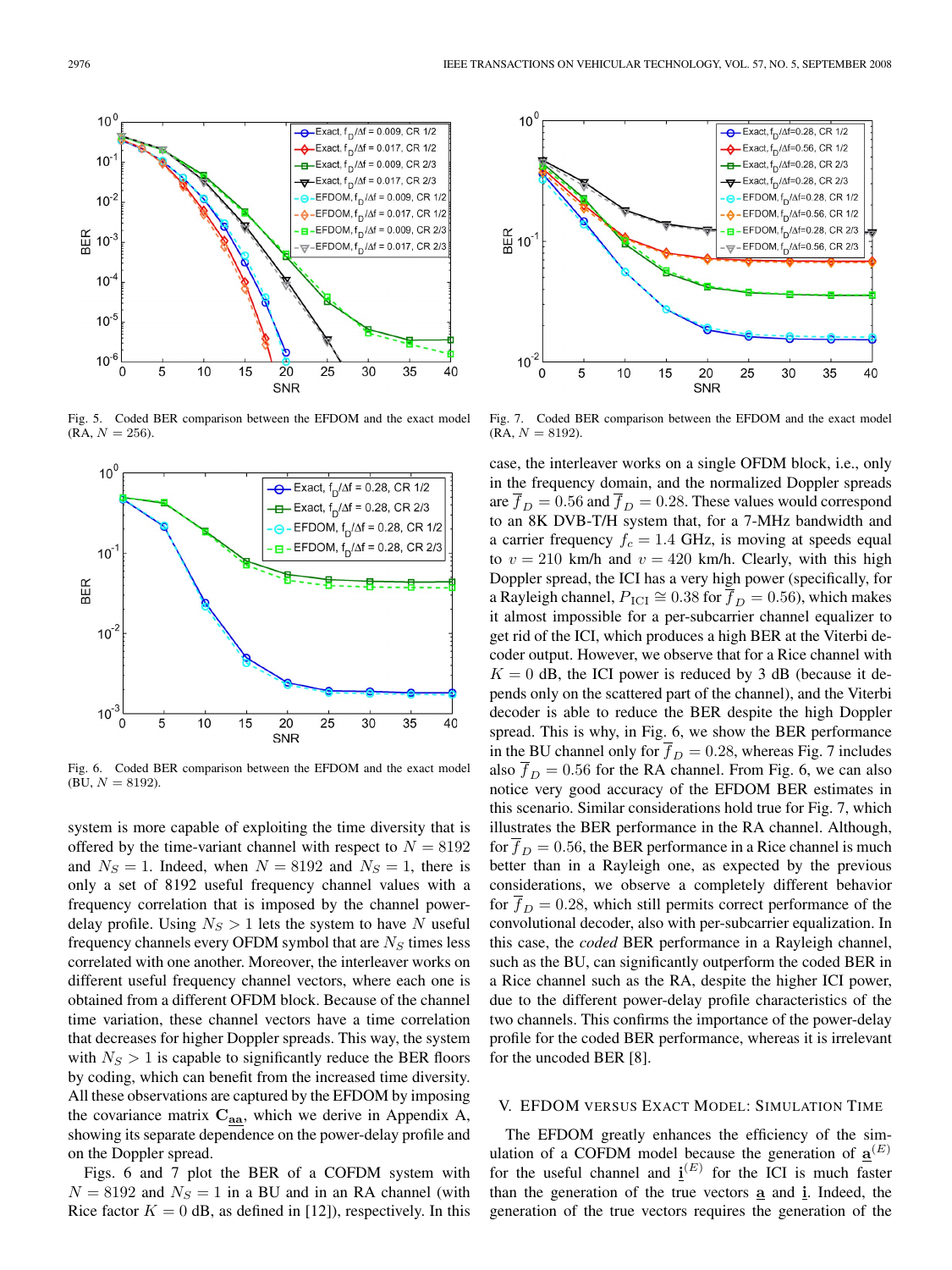

Fig. 8. CTR and BTR for different FFT sizes.

exact time variability of the channel taps in the time domain. This corresponds to the generation of  $L(N + L_{\text{CP}})N_S$  samples per simulation iteration, whereas the EFDOM generates only  $(2N + L)N<sub>S</sub>$  samples per iteration. Clearly, the efficiency of the EFDOM increases with the number  $L$  of channel taps. It is worth noting that the generation of the useful channel and of the ICI directly in the frequency domain also avoids the *time-varying convolution* of the channel with the data, which, in the simulation of the exact model, is the most timeconsuming operation, excluding the channel generation. To be more precise, we present a comparison between the simulation time that is required by the EFDOM and that required by the exact model. Two different types of simulation time have been investigated—the channel-plus-ICI generation time, which is the time that is required to generate one realization of the useful channel vector and of the ICI vector, and the BER simulation time, which is the time that is required to simulate one coded BER iteration for a given SNR. We performed these simulations using the MathWorks software MATLAB version 7.0.4 on a PC with an Intel Xeon processor characterized by a 3-GHz clock frequency and a 2-GB RAM.

Fig. 8 displays the channel-plus-ICI generation time ratio (CTR) between the exact model and the EFDOM for the RA and BU channels as a function of the size  $N$  of the FFT. It is evident that the EFDOM efficiency gain is much greater for the BU channel, which has more paths than the RA. Specifically, the CTR for the BU is about 130, whereas it is approximately 15 for the RA. From Fig. 8, it is also clear that the CTR is practically independent from the FFT size. Fig. 8 also illustrates the BER simulation time ratio (BTR) between the exact model and the EFDOM for the RA and BU channels as a function of the FFT size  $N$ . In this case too, the EFDOM efficiency gain is much greater for the BU channel, with  $BTR = 15$  for BU and  $BTR = 3$  for RA, independently from the FFT size. Obviously, the BTR is lower than the CTR because the BTR also includes the channel decoding simulation time, which is the same for the two models and, consequently, has a bigger impact in the EFDOM BER simulation time than in the exact model. Fig. 9 shows the CTR as a function of the number  $L$  of channel paths. As expected, the simulation efficiency linearly increases with L.



Fig. 9. CTR for different numbers of multipath components.

## VI. CONCLUSION

In this paper, we have proposed a novel simulation model, i.e., the EFDOM, to characterize the BER performance of COFDM systems in time-varying scenarios. The EFDOM allows for a faster BER simulation in Rayleigh and Rice channels, with a simulation efficiency that increases with the number of channel paths. Another merit of the EFDOM is the identification of few significant parameters that affect the coded BER performance. The proposed model can be useful for a detailed performance comparison among OFDM-based standards (like DAB, DVB-T/H, and T-DMB), which are expected to also work in mobile environments. The EFDOM could be useful also to develop an analytical BER performance analysis for those OFDM systems that employ coding strategies whose performance in Gaussian channels can be theoretically characterized with good accuracy.

## APPENDIX A

In this Appendix, we derive the covariance matrix  $\mathbf{C}_{\underline{\mathbf{h}}_U \underline{\mathbf{h}}_U} = E[\underline{\mathbf{h}}_U \underline{\mathbf{h}}_U^H]$  of the useful channel  $\underline{\mathbf{h}}_U$ . Since  $\underline{\mathbf{h}}_U =$  $[\mathbf{h}_U^T(1), \dots, \mathbf{h}_U^T(N_S)]^T$ , we can write

$$
\mathbf{C}_{\mathbf{h}_U \mathbf{h}_U} = \begin{bmatrix} E\left[\mathbf{h}_U(1)\mathbf{h}_U^H(1)\right] & \dots & E\left[\mathbf{h}_U(1)\mathbf{h}_U^H(N_S)\right] \\ \vdots & \ddots & \vdots \\ E\left[\mathbf{h}_U(N_S)\mathbf{h}_U^H(1)\right] & \dots & E\left[\mathbf{h}_U(N_S)\mathbf{h}_U^H(N_S)\right] \end{bmatrix}
$$
\n(28)

where, by exploiting the relation  $\mathbf{h}_U(n) = \sqrt{N} \mathbf{F} \overline{\mathbf{h}}_T(n)$ , each block can be expressed by

$$
E\left[\mathbf{h}_U(n)\mathbf{h}_U^H(n+k)\right] = N\mathbf{F}E\left[\overline{\mathbf{h}}_T(n)\overline{\mathbf{h}}_T^H(n+k)\right]\mathbf{F}^H.
$$
\n(29)

Since  $\overline{\mathbf{h}}_T(n) = N^{-1} \sum_{i=L_{\text{CP}}+1}^{N_T} \mathbf{h}_T(i+nN_T)$ , the following holds true:

$$
E\left[\overline{\mathbf{h}}_{T}(n)\overline{\mathbf{h}}_{T}^{H}(n+k)\right] = \sum_{i=L_{\text{CP}}+1}^{N_{T}} \sum_{j=L_{\text{CP}}+1}^{N_{T}} \frac{1}{N^{2}}
$$

$$
\times E\left[\mathbf{h}_{T}(i+nN_{T})\mathbf{h}_{T}^{H}(j+(n+k)N_{T})\right]
$$
(30)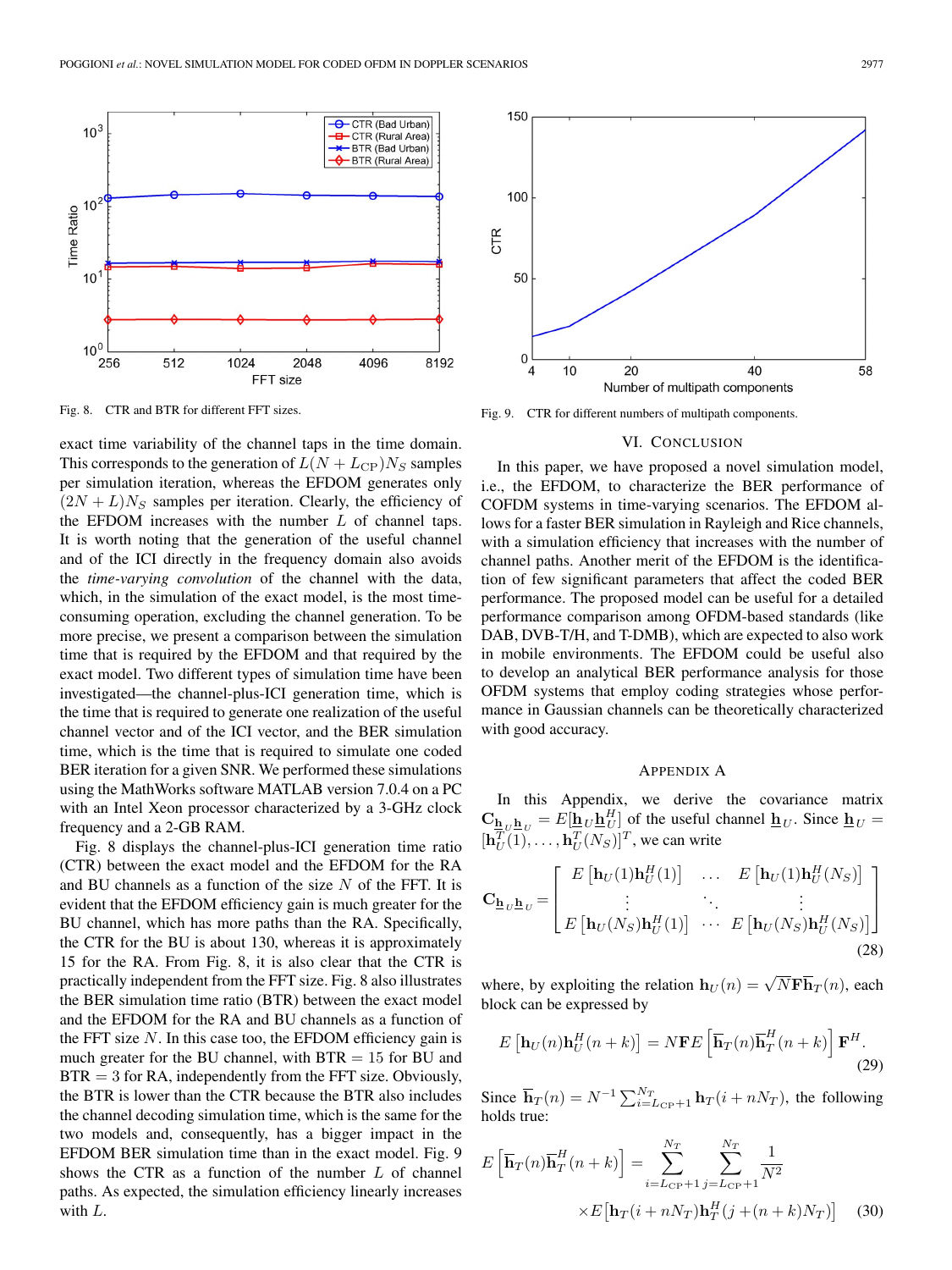where

$$
E\left[\mathbf{h}_T(i+nN_T)\mathbf{h}_T^H(j+(n+k)N_T)\right]
$$

$$
=J_0\left(2\pi\frac{\overline{f}_D}{N}(kN_T+j-i)\right)\mathbf{\Sigma}
$$
 (31)

and  $\Sigma$  denotes the power-delay profile matrix, which is diagonal because the channel taps are uncorrelated in the delay domain. By inserting (30) and (31) into (29), we obtain

$$
E\left[\mathbf{h}_U(n)\mathbf{h}_U^H(n+k)\right] = \left[\overline{\mathbf{C}}_{\text{norm}}\right]_{n,n+k} \mathbf{C}_{\mathbf{h}_U(n)\mathbf{h}_U(n)} \quad (32)
$$

where  $\mathbf{C}_{\text{norm}}$  is defined in (14), and  $\mathbf{C}_{\mathbf{h}_U(n)\mathbf{h}_U(n)} = N\mathbf{F}\mathbf{\Sigma}\mathbf{F}^H$ . By combining (32) with (28), we obtain the result of (13).

## APPENDIX B

In this Appendix, we derive the ICI covariance matrix  $C_{\underline{i}\underline{i}}$ . Since  $\mathbf{i} = \mathbf{P}^T \mathbf{G}^T \mathbf{n}_{\text{ICI}}$ , we have  $\mathbf{C}_{\mathbf{i}\mathbf{i}} = \mathbf{P}^T \mathbf{G}^T \mathbf{C}_{\mathbf{n}_{\text{ICI}} \mathbf{n}_{\text{ICI}}} \mathbf{G} \mathbf{P}$ , where

$$
\mathbf{C}_{\mathbf{\underline{n}}_{\text{ICI}}} \mathbf{E}[\mathbf{n}_{\text{ICI}}(1)\mathbf{n}_{\text{ICI}}^H(1)] \cdots E[\mathbf{n}_{\text{ICI}}(1)\mathbf{n}_{\text{ICI}}^H(N_S)]
$$
\n
$$
= \begin{bmatrix} E[\mathbf{n}_{\text{ICI}}(1)\mathbf{n}_{\text{ICI}}^H(1)] & \cdots & E[\mathbf{n}_{\text{ICI}}(N_S)\mathbf{n}_{\text{ICI}}^H(N_S)] \\ \vdots & \ddots & \vdots \\ E[\mathbf{n}_{\text{ICI}}(N_S)\mathbf{n}_{\text{ICI}}^H(1)] & \cdots & E[\mathbf{n}_{\text{ICI}}(N_S)\mathbf{n}_{\text{ICI}}^H(N_S)] \end{bmatrix} .
$$
\n(33)

We now observe that  $E[\mathbf{n}_{\text{ICI}}(n)\mathbf{n}_{\text{ICI}}^H(k)] \cong \mathbf{0}_{N \times N}$  for  $k \neq n$ . Indeed

$$
E\left[\mathbf{n}_{\text{ICI}}(n)\mathbf{n}_{\text{ICI}}^{H}(k)\right] = E\left[\mathbf{H}_{I}(n)\mathbf{x}(n)\mathbf{x}^{H}(k)\mathbf{H}_{I}^{H}(k)\right]
$$

$$
= E\left[\mathbf{H}_{I}(n)\mathbf{C}_{\mathbf{x}(n)\mathbf{x}^{H}(k)}\mathbf{H}_{I}^{H}(k)\right] \quad (34)
$$

where the data covariance  $C_{\mathbf{x}(n)\mathbf{x}^H(k)}$  imposed by the convolutional code is very weak and can be approximated as  $\mathbf{C}_{\mathbf{x}(n)\mathbf{x}^H(k)} \cong \mathbf{0}_{N \times N}$  when  $k \neq n$ . Since  $\mathbf{C}_{\mathbf{n}_{\text{ICI}}(n)\mathbf{n}_{\text{ICI}}^H(n)} =$  $E[\mathbf{n}_{\text{ICI}}(n)\mathbf{n}_{\text{ICI}}^H(n)]$  is independent from the OFDM block index  $n$ , we can write

$$
\mathbf{C}_{\underline{\mathbf{n}}_{\mathrm{ICI}}\underline{\mathbf{n}}_{\mathrm{ICI}}} = \mathbf{I}_{N_S} \otimes \mathbf{C}_{\mathbf{n}_{\mathrm{ICI}}(n)\mathbf{n}_{\mathrm{ICI}}^H(n)} \tag{35}
$$

where  $\mathbf{C}_{\mathbf{n}_{\text{ICI}}(n)\mathbf{n}_{\text{ICI}}^H(n)}$  is expressed by (34) with  $k = n$ . After the convolutional code,  $\mathbf{C}_{\mathbf{x}(n)\mathbf{x}^H(n)} \cong \mathbf{I}_{N\times N}$ , and hence, we approximate

$$
\mathbf{C}_{\mathbf{n}_{\text{ICI}}(n)\mathbf{n}_{\text{ICI}}^H(n)} = \mathbf{F}E\left[\tilde{\mathbf{H}}_I(n)\tilde{\mathbf{H}}_I^H(n)\right]\mathbf{F}^H \qquad (36)
$$

where we exploited the relation  $\mathbf{H}_I(n) = \mathbf{F} \tilde{\mathbf{H}}_I(n) \mathbf{F}^H$ . To calculate the matrix  $E[\tilde{\mathbf{H}}_I(n)\tilde{\mathbf{H}}_I^H(n)]$  in (36), we drop the OFDM block index n for notation simplicity, and we express  $H_I$  as follows:

$$
\tilde{\mathbf{H}}_I = \tilde{\mathbf{H}} - \tilde{\mathbf{H}}_U = \sum_{l=0}^{L-1} \mathbf{D}_l \mathbf{Z}^l
$$
 (37)

where the circular-shift matrix **Z** is defined by  $[\mathbf{Z}]_{i,k} = 1$  for  $j = (k+1) \text{ mod } N$ , and  $[\mathbf{Z}]_{j,k} = 0$  otherwise;  $\mathbf{D}_l = \text{Diag}(\mathbf{h}_l −$ 

 $\overline{h}_l$ **1**<sub>N</sub>) is a diagonal matrix;  $\mathbf{h}_l = [h_l((n-1)N_T + L_{\text{CP}} +$ 1),..., $h_l(nN_T)]^T$ ; and  $\bar{h}_l = N^{-1} \sum_{i=1}^N h_l((n-1)N_T +$  $L_{\text{CP}} + i$ ). Clearly,  $\mathbf{d}_l = \text{diag}(\mathbf{D}_l) = \mathbf{h}_l - \overline{h}_l \mathbf{1}_N$  is the deviation from its average of the time-domain realization of the lth tap in the nth OFDM block. Since  $[D_l \mathbf{Z}^{l-j} \mathbf{D}_j^*]_{k,m} =$  $[\mathbf{D}_l]_{k,k}[\mathbf{D}_j^*]_{m,m},$ for  $k = (m + l - j) \bmod N$ ,  $[\mathbf{D}_l \mathbf{Z}^{l-j} \mathbf{D}_j^*]_{k,m} = 0$  otherwise, by the independence of the channel taps in the delay domain, we obtain

$$
E\left[\left[\mathbf{D}_{l}\right]_{k,k}\left[\mathbf{D}_{j}^{*}\right]_{k,k}\right] = 0\tag{38}
$$

when l is different from j. Hence,  $E[\mathbf{D}_l \mathbf{Z}^{l-j} \mathbf{D}_j^*] = \mathbf{0}_{N \times N}$ , and, therefore,  $E[\tilde{\mathbf{H}}_I \tilde{\mathbf{H}}_I^H] = \sum_{l=0}^{L-1} E[\mathbf{D}_l \mathbf{D}_l^H]$ . Consequently, the entries of the diagonal matrix  $\mathbf{C}_{\tilde{\mathbf{H}}_I \tilde{\mathbf{H}}_I^H} = E[\tilde{\mathbf{H}}_I \tilde{\mathbf{H}}_I^H]$  can be expressed as follows:

$$
\begin{aligned}\n\left[\mathbf{C}_{\tilde{\mathbf{H}}_{I}}\tilde{\mathbf{H}}_{I}^{H}\right]_{k,k} &= \sum_{l=0}^{L-1} \left\{ E\left[h_{l}(k)h_{l}^{*}(k)\right] \right. \\
&\quad \left. + \frac{1}{N^{2}} \sum_{m_{1}=1}^{N} \sum_{m_{2}=1}^{N} E\left[h_{l}(m_{1})h_{l}^{*}(m_{2})\right] \right\} \\
&= 1 - \frac{2}{N} \sum_{m=1}^{N} J_{0}\left(2\pi f_{D}T_{S}(k-m)\right) \\
&\quad \left. + \frac{1}{N^{2}} \sum_{m_{1}=1}^{N} \sum_{m_{2}=1}^{N} J_{0}\left(2\pi f_{D}T_{S}(m_{1}-m_{2})\right)\right.\n\end{aligned} \tag{39}
$$

since  $\sum_{l=0}^{L-1} \sigma_l^2 = 1$ . Interestingly,  $N^{-1} \text{tr}(\mathbf{C}_{\tilde{\mathbf{H}}_I \tilde{\mathbf{H}}_I^H}) = P_{\text{ICI}}$ , where  $P_{\text{ICI}}$  is expressed by (7). Summarizing

$$
\mathbf{C}_{\underline{\mathbf{i}}\underline{\mathbf{i}}} = \underline{\mathbf{P}}^T \underline{\mathbf{G}}^T \left( \mathbf{I}_{N_S} \otimes \mathbf{F} \mathbf{C}_{\tilde{\mathbf{H}}_I \tilde{\mathbf{H}}_I^H} \mathbf{F}^H \right) \underline{\mathbf{G}} \underline{\mathbf{P}} \tag{40}
$$

where  $\mathbf{C}_{\tilde{\mathbf{H}}_I \tilde{\mathbf{H}}_I^H}$ , expressed by (39), depends on the Doppler spread and is independent of the power-delay profile.

## APPENDIX C

When  $N_S = 1$ , the pdf of  $\varphi^{(E)}$  can be analytically derived. In this case, (20) becomes

$$
\varphi^{(E)} = \sum_{l=0}^{L-1} \left| h_l^{(E)} - m_l \right|^2 \tag{41}
$$

where  $h_l^{(E)}$  is a random variable with the same statistical properties of the lth channel path. For Rayleigh channels, the terms  $\{|h_l^{(E)}|^2\}$  are exponentially distributed, with parameters  $\{\lambda_l = 1/\sigma_l^2\}, l = 0, \dots, L-1$ . Since the channel taps are uncorrelated in the delay domain, the random variables  $\{|h_l^{(E)}|^2\}$ are mutually *independent*. From [23], it is possible to show that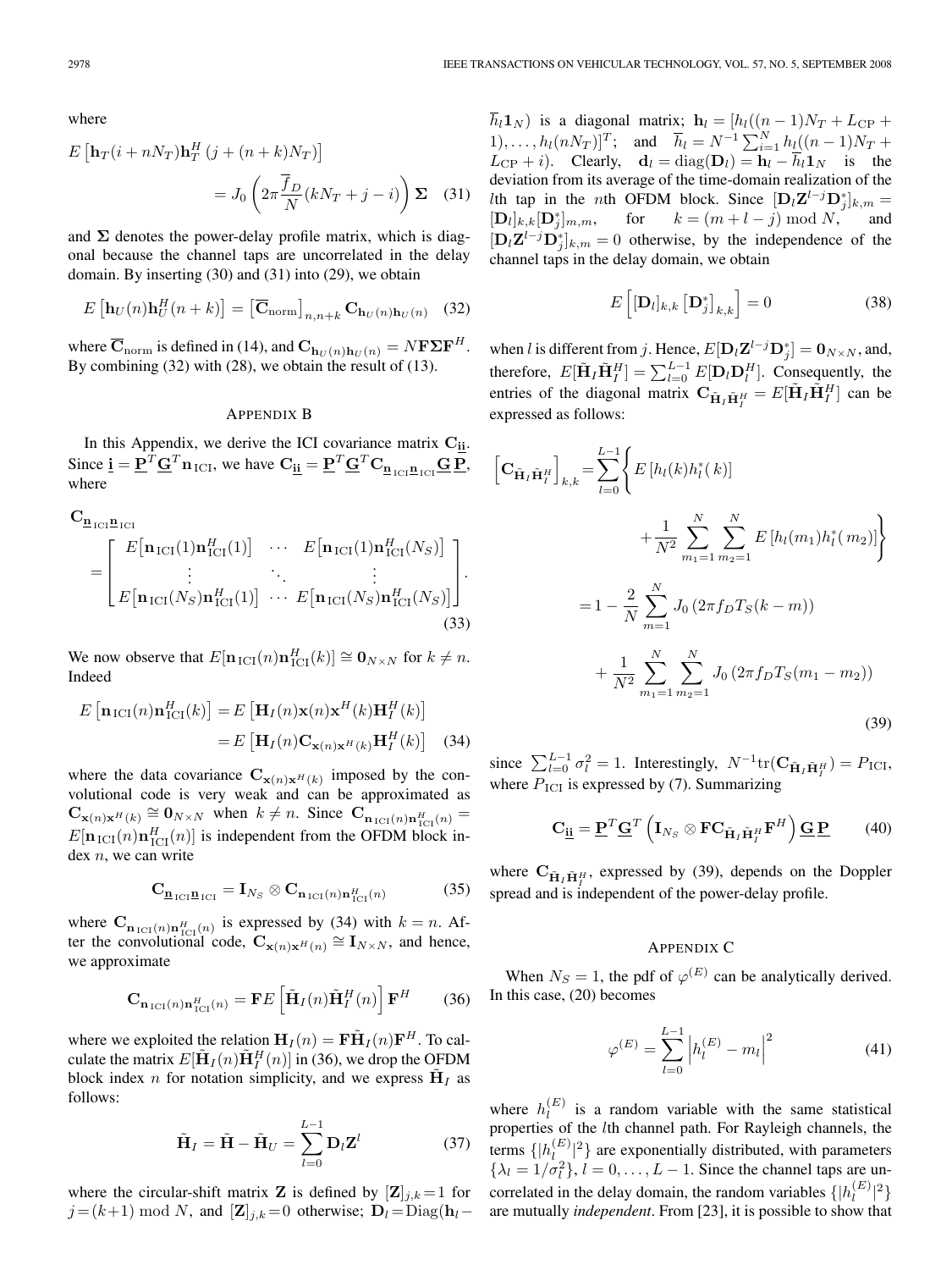| $f_D/\Delta f$ | R A<br>(Simulated) | -BU<br>(Simulated) | Theoretical |
|----------------|--------------------|--------------------|-------------|
| 1.25%          | $-0.0149$          | 0.0315             | 0.0082      |
| 2.5%           | 0.0038             | 0.0287             | 0.0330      |
| $3.5\%$        | 0.0567             | 0.0269             | 0.0647      |
| 5 %            | 0.1025             | 0.0682             | 0.1318      |
| 7%             | 0.2502             | 0.2482             | 0.2540      |
| 10%            | 0.4565             | 0.4679             | 0.4713      |
| 14 %           | 0.6472             | 0.6547             | 0.6649      |
| 20%            | 0.6598             | 0.6778             | 0.6904      |
| 28%            | 0.7154             | 0.6965             | 0.7260      |
| 40 %           | 0.6445             | 0.6387             | 0.6698      |
| 45 %           | 0.4691             | 0.4125             | 0.4952      |
| 50 %           | 0.2214             | 0.1863             | 0.2761      |
| 56 %           | 0.0822             | 0.0964             | 0.1701      |

TABLE I VALUES OF  $\rho_P$  for  $N_S = 4$ 

the pdf of the sum of independent exponential random variables is expressed by

$$
f_{\varphi^{(E)}}\left(\varphi^{(E)}\right) = \left[\prod_{l=0}^{L-1} \lambda_l\right] \cdot \sum_{j=0}^{L-1} \frac{e^{-\lambda_j \varphi^{(E)}}}{\prod_{\substack{k=0 \ k \neq j}}^{L-1} (\lambda_k - \lambda_j)}, \quad \varphi^{(E)} \ge 0
$$
\n(42)

which is very close to  $f_{\varphi}(\varphi)$  (we have verified this by extensive simulations, summarized by Fig. 2). It is worth noting that, for  $N<sub>S</sub> > 1$ , the exponential random variables are correlated, and hence, (42) is not valid.

## APPENDIX D

In this Appendix, we give some details about the superblock correlation coefficient  $\rho_P$  expressed by (22). The complete derivation of  $\rho_P$  can be found in [24] for the specific case  $N<sub>S</sub> = 4$ . Anyway, the same procedure of [24] can be used for any value of  $N<sub>S</sub>$ . The final result of this procedure is given by

$$
\rho_P = \frac{N_S \|\mathbf{c}(0)\|^2 + 2 \sum_{n=1}^{N_S - 1} \left( (N_S - n) \|\mathbf{c}(n)\|^2 \right)}{\sqrt{\left(N_S \|\mathbf{a}(0)\|^2 + 2 \sum_{n=1}^{N_S - 1} \left( (N_S - n) \|\mathbf{a}(n)\|^2 \right) \right)}}
$$
  
× 
$$
\frac{1}{\sqrt{\left(N_S \|\mathbf{B}(0)\|^2 + 2 \sum_{n=1}^{N_S - 1} \left( (N_S - n) \|\mathbf{B}(n)\|^2 \right) \right)}}
$$
(43)

where

$$
\mathbf{c}(n) = \mathbf{a}(n) - a(n)\mathbf{1}_N
$$
\n<sup>(44)</sup>

$$
[\mathbf{a}(n)]_{i+1} = \frac{1}{N} \sum_{k=0}^{N-1} J_0 \left( 2\pi \frac{\overline{f}_D}{N} |i - k + nN_T| \right)
$$
  

$$
i = 0, \dots, N-1 \tag{45}
$$

$$
a(n) = \frac{1}{N} \mathbf{1}_N^T \mathbf{a}(n)
$$
\n(46)

$$
[\mathbf{B}(n)]_{i+1,j+1} = J_0 \left(2\pi \overline{f}_D|i-j|/N\right) + a(n) - [\mathbf{a}(n)]_j - [\mathbf{a}(n)]_{N-i} i, j = 0, ..., N - 1.
$$
 (47)

When  $N_S = 1$ , numerical calculation shows that  $0 \le \rho_P \le$ 0.0542 for a wide range of normalized Doppler spreads, which are expressed by  $0 \le f_D \le 0.56$ . Hence, when  $N_S = 1$ , the superblock correlation coefficient  $\rho_P \cong 0$  can be safely omitted. When  $N_S > 1$ , the correlation coefficient  $\rho_P$  can be significantly different from zero. Anyway, the analytical value of  $\rho_P$ is very close to the simulated values. This is shown in Table I for  $N<sub>S</sub> = 4$  for both BU and RA channels, thus confirming the independence of  $\rho_P$  from the power-delay profile.

#### **REFERENCES**

- [1] L. J. Cimini, "Analysis and simulation of a digital mobile channel using orthogonal frequency division multiplexing," *IEEE Trans. Commun.*, vol. COM-33, no. 7, pp. 665–675, Jul. 1985.
- [2] *Digital Video Broadcasting (DVB); Framing Structure, Channel Coding and Modulation for Digital Terrestrial Television*, ETSI EN 300 744 V1.5.1, Nov. 2004.
- [3] *Digital Audio Broadcasting (DAB); Data Broadcasting—MPEG-2 TS Streaming*, ETSI TS 102 427 V1.1.1, Jul. 2004.
- [4] *Part 11: Wireless LAN Medium Access Control (MAC) and Physical Layer (PHY) Specifications: High-speed Physical Layer in the 5 GHz Band*, IEEE Std. 802.11a-1999, Sep.1999.
- [5] *IEEE standard for Local and Metropolitan Area Networks, Part 16: Air Interface for Fixed and Mobile Broadband Wireless Access Systems*, IEEE Std. 802.16e-2005, Feb. 2006.
- [6] M. Russell and G. L. Stüber, "Interchannel interference analysis of OFDM in a mobile environment," in *Proc. IEEE Veh. Technol. Conf.*, Jul. 1995, vol. 2, pp. 820–824.
- [7] P. Robertson and S. Kaiser, "The effects of Doppler spreads in OFDM(A) mobile radio systems," in *Proc. IEEE Veh. Technol. Conf.—Fall*, Sep. 1999, vol. 1, pp. 329–333.
- [8] E. Chiavaccini and G. M. Vitetta, "Error performance of OFDM signaling over doubly-selective Rayleigh fading channels," *IEEE Commun. Lett.*, vol. 4, no. 11, pp. 328–330, Nov. 2000.
- [9] Y. Li and L. J. Cimini, "Bounds on the interchannel interference of OFDM in time-varying impairments," *IEEE Trans. Commun.*, vol. 49, no. 3, pp. 401–404, Mar. 2001.
- [10] T. Wang, J. G. Proakis, E. Masry, and J. R. Zeidler, "Performance degradation of OFDM systems due to Doppler spreading," *IEEE Trans. Wireless Commun.*, vol. 5, no. 6, pp. 1422–1432, Jun. 2006.
- [11] M. Poggioni, L. Rugini, and P. Banelli, "A novel simulation model for coded OFDM in Doppler scenarios: DVB-T versus DAB," in *Proc. IEEE Int. Conf. Commun.*, Glasgow, U.K., Jun. 2007, pp. 5689–5694.
- [12] COST 207, *Digital Land Mobile Radio Communications*, 1989, Luxembourg: Office Official Pubs. Eur. Communities. Final Rep.
- [13] P. Bello, "Characterization of randomly time-variant linear channels," *IEEE Trans. Commun.*, vol. COM-11, no. 4, pp. 360–393, Dec. 1963.
- [14] Y. R. Zheng and C. Xiao, "Improved models for the generation of multiple uncorrelated Rayleigh fading waveforms," *IEEE Commun. Lett.*, vol. 6, no. 6, pp. 256–258, Jun. 2002.
- [15] Z. Wang and G. B. Giannakis, "Wireless multicarrier communications," *IEEE Signal Process. Mag.*, vol. 17, no. 3, pp. 29–48, May 2000.
- [16] G. H. Golub and C. F. Van Loan, *Matrix Computations*, 3rd ed. Baltimore, MD: Johns Hopkins Univ. Press, 1996.
- [17] J. G. Proakis, *Digital Communications*, 4th ed. New York: McGraw-Hill, 2001.
- [18] W. C. Lee, H. M. Park, and J. S. Park, "Viterbi decoding method using channel state information in COFDM system," *IEEE Trans. Consum. Electron.*, vol. 45, no. 3, pp. 533–537, Aug. 1999.
- [19] A. V. Oppenheim and R. W. Schafer, *Discrete-Time Signal Processing*. Englewood Cliffs, NJ: Prentice-Hall, 1989.
- [20] J. Jootar, J. R. Zeidler, and J. G. Proakis, "Performance of finite-depth interleaved convolutional codes in a Rayleigh fading channel with noisy channel estimates," in *Proc. IEEE Veh. Technol. Conf.—Spring*, May–Jun. 2005, vol. 1, pp. 600–605.